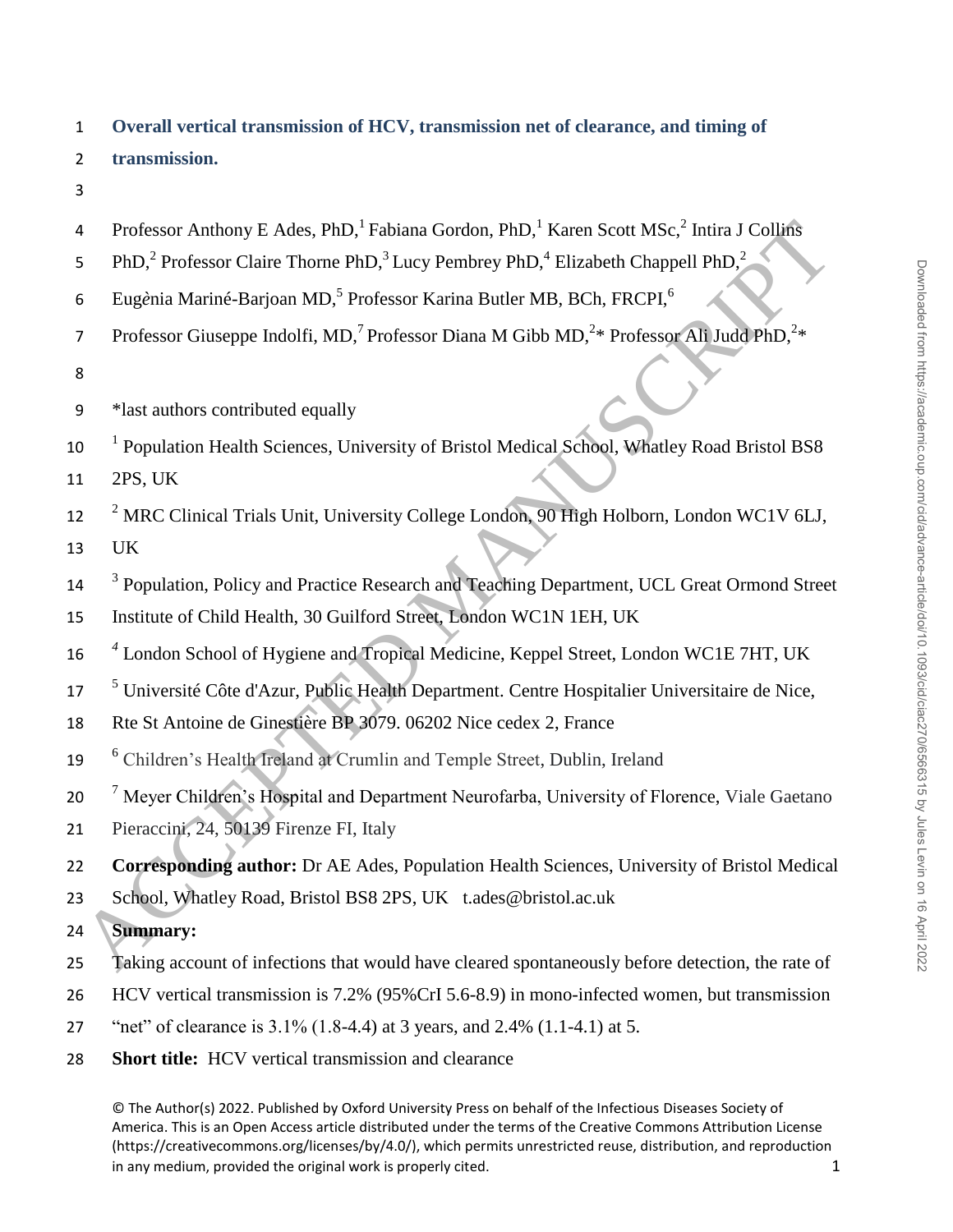### **Abstract**

 *Background*: It is widely accepted that the risk of HCV vertical transmission (VT) is 5-6% in mono-infected women, and that 25-40% of HCV infection clears spontaneously within 5 years. However, there is no consensus on how VT rates should be estimated, and there is a lack of information on VT rates "net" of clearance.

 *Methods*: We re-analysed data on 1749 children in 3 prospective cohorts to obtain coherent estimates of overall VT rate and VT rates "net" of clearance at different ages. Clearance rates were used to impute the proportion of uninfected children who had been infected and then cleared before testing negative. The proportion of transmission early in utero, late in utero and at 10 delivery was estimated from data on the proportion of HCV RNA positive within three days of birth, and differences between elective caesarean and non-elective caesarean deliveries. *Findings*: Overall VT rates were 7.2% (95% credible interval 5.6-8.9) in mothers who were HIV negative and 12.1% (8.6-16.8) in HIV-co-infected women. The corresponding rates net of clearance at 5 years were 2.4% (1.1-4.1) and 4.1% (1.7-7.3). We estimated that 24.8% (12.1- 3 mono-infected women, and that 25-40% of HCV infection clears spontaneously within 5 years.<br>
4 However, there is no consensus on how VT rates should be estimated, and there is a face of<br>
5 information on VT rates "net" o

 40.8) of infections occur early in utero, 66.0% (42.5-83.3) later in utero, and 9.3% (0.5-30.6) during delivery.

 *Conclusion*: Overall VT rates are about 24% higher than previously assumed, but the risk of infection persisting beyond age 5 years is about 38% lower. The results can inform design of trials of to prevent or treat pediatric HCV infection, and strategies to manage children exposed in utero.

#### **Keywords**

Hepatitis C virus; HCV; vertical transmission; spontaneous clearance; net transmission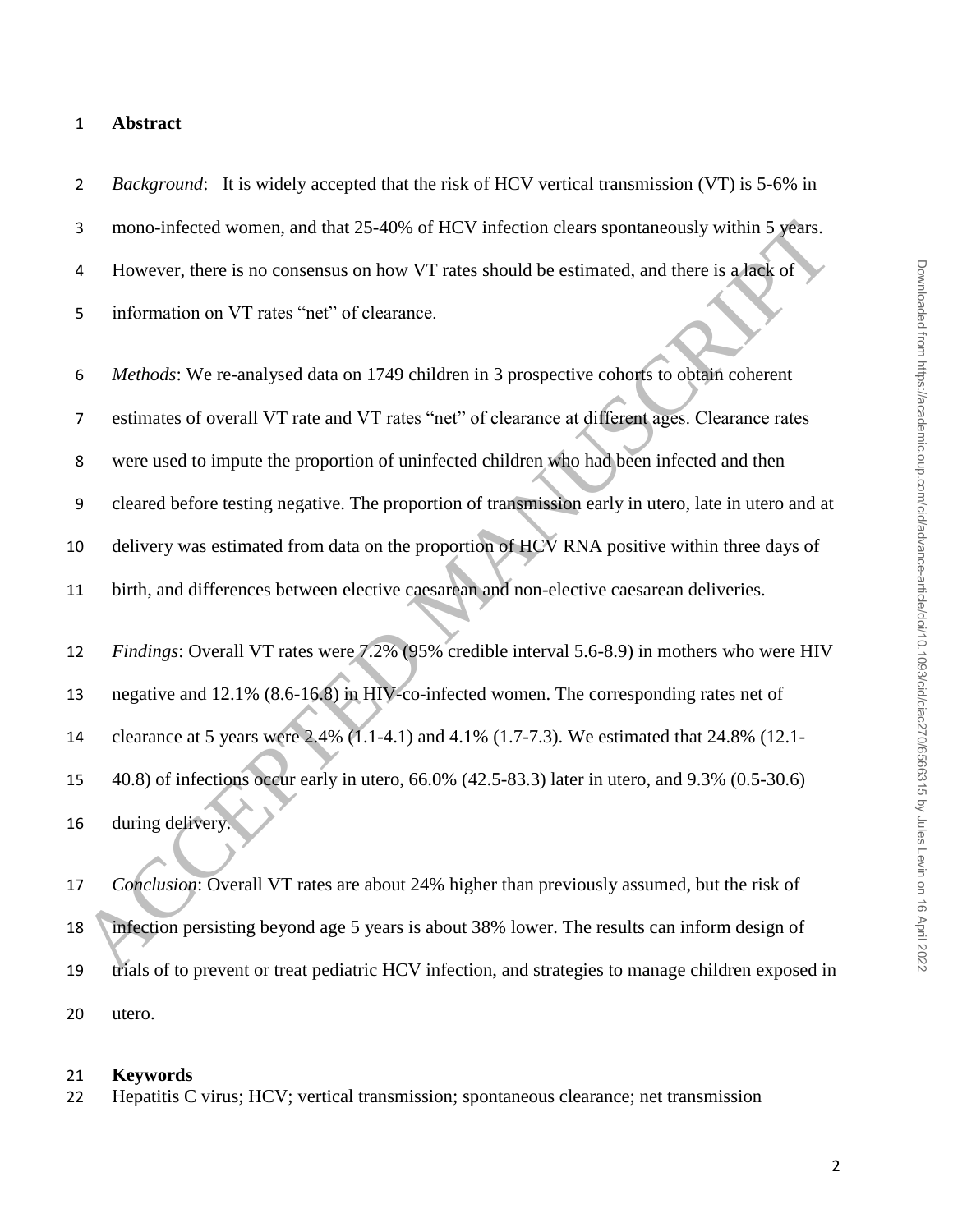| $\mathbf{1}$   | With the discovery of direct acting antivirals (DAAs) to treat hepatitis C virus (HCV), attention     |
|----------------|-------------------------------------------------------------------------------------------------------|
| $\overline{2}$ | is turning to interventions either in pregnancy or in infancy to prevent or treat vertically acquired |
| 3              | infection. The WHO's target of HCV elimination by 2030 [1] has added further urgency to this          |
| 4              | issue. According to a 2014 meta-analysis vertical transmission (VT) occurs in 5.8% of infants of      |
| 5              | HCV-RNA positive mothers who are not HIV-co-infected, and 10.8% if mothers also have HIV              |
| 6              | [2]. A proportion of vertically infected infants clear spontaneously by age 5 years: 20%-40% is       |
| $\overline{7}$ | cited in reviews and guidelines [3, 4], but a recent analysis reported 66% clearance, with rates      |
| 8              | initially high then declining over the first 3 years [5].                                             |
| 9              | This pattern of clearance means that the VT rates reported in the literature depend on the age at     |
| 10             | which infection status is ascertained and also on the timing of diagnostic tests. The lack of         |
| 11             | standardization in testing schedules and in methods for calculating transmission rates has long       |
| 12             | been a cause for concern [6, 7]. Some studies have included all children meeting the definition of    |
| 13             | infection even if they subsequently clear, while others do not; some report outcomes at 18            |
| 14             | months. Each strategy will produce a different estimate of the VT rate.                               |
| 15             | A second problem is that some infections may clear before they are detected and confirmed. An         |
| 16             | infant whose first RNA test is at 3 months and is negative would be counted as uninfected in a        |
| 17             | prospective study, but they may have been infected and then cleared before 3 months. If the first     |
| 18             | negative RNA test was at 6 months, an initial infection would have had longer in which to clear,      |
| 19             | and the probability that the child had originally been infected would be correspondingly greater.     |
| 20             | The likelihood that unobserved infection and clearance is occurring alongside the variation in        |
| 21             | how detected infections are counted introduces a profound lack of clarity about how to interpret      |
| 22             | the reported VT rates.                                                                                |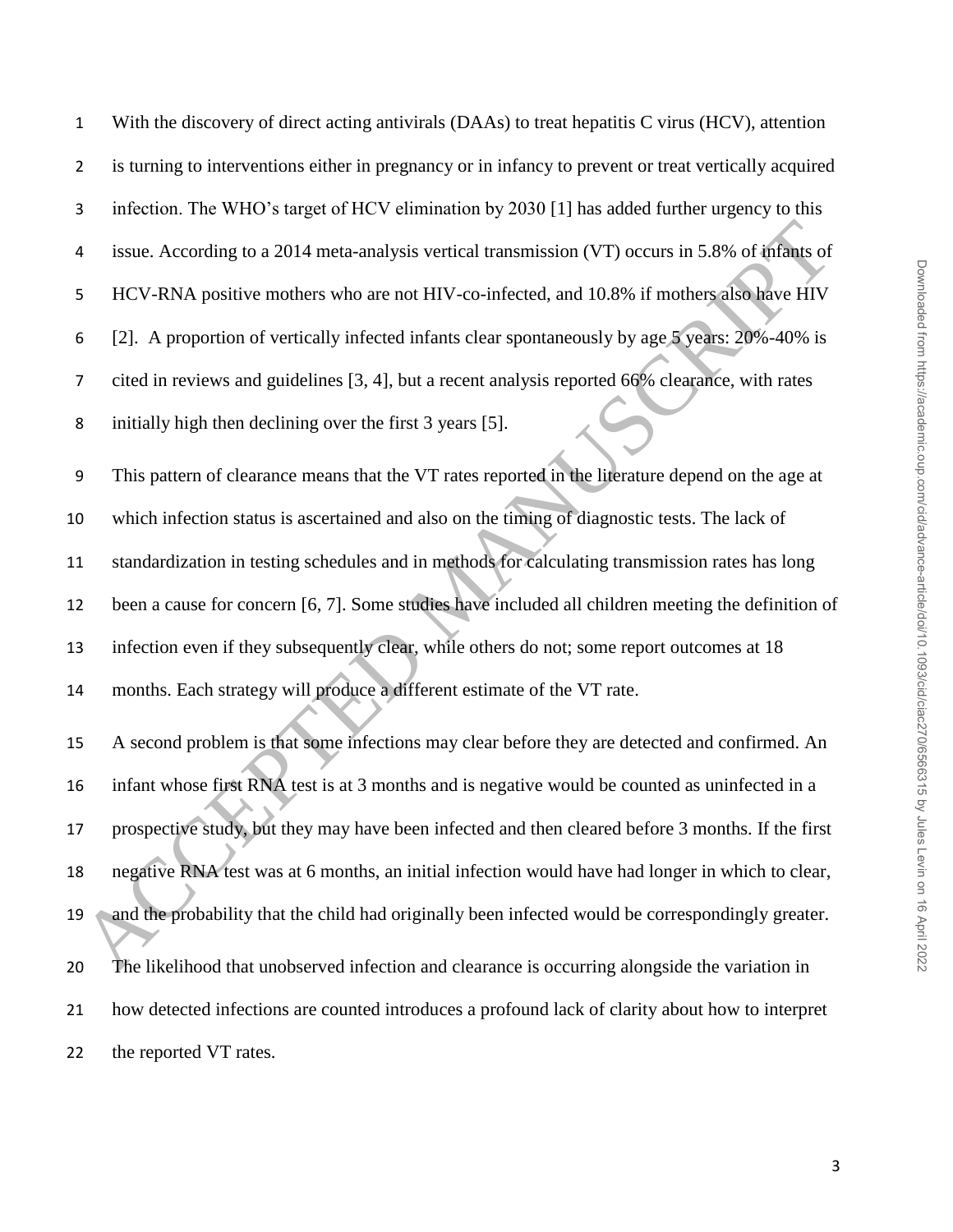This paper aims to give a coherent account of the underlying VT rate and the VT rate net of

clearance at different ages. This is needed to inform strategies for prevention, diagnosis, and

treatment of vertically-acquired infection, and to plan trials of preventive and therapeutic

interventions.

 We use data on individual mother-child pairs from three published European cohorts to estimate, for the first time, both the overall rate of confirmed VT and the VT rates net of clearance at ages up to 5 years. The overall (underlying) VT rate is estimated by correcting for infections that may have cleared before they were detected. VT rates net of clearance are then estimated by applying clearance rates, estimated previously from the same data [5], to the overall VT rate. The metrodions.<br>
We use data on individual mother-child pairs from three published European conorations<br>
Solution and the first time, both the overall rate of confirmed VT and the VT rates net of detarations that may<br>
The

 Our analysis also looks at the impact of mother's HCV-RNA viral load, mother's HIV coinfection, and mode of delivery. We investigate the timing and mechanism of infection, by estimating the proportion of infection that occurs early in utero, later in utero and during delivery. This may help inform the optimal timing of preventive treatment in pregnancy.

#### **METHODS**

#### **Data sources**

 Three prospective studies following infants born to HCV antibody positive mothers were included: European Pediatric HCV Network (EPHN) [4, 8-10]; the British Paediatric Surveillance Unit (BPSU) study, which included 3 hospitals in Dublin, Irish Republic and centres across the UK [11]; and the ALHICE study (Alpes-Maritimes, Languedoc, Haute Garonne Infection C chez l'Enfant) [12]. The selection of these studies has been described previously [5], along with details of their pediatric testing schedules. The Faculty of Health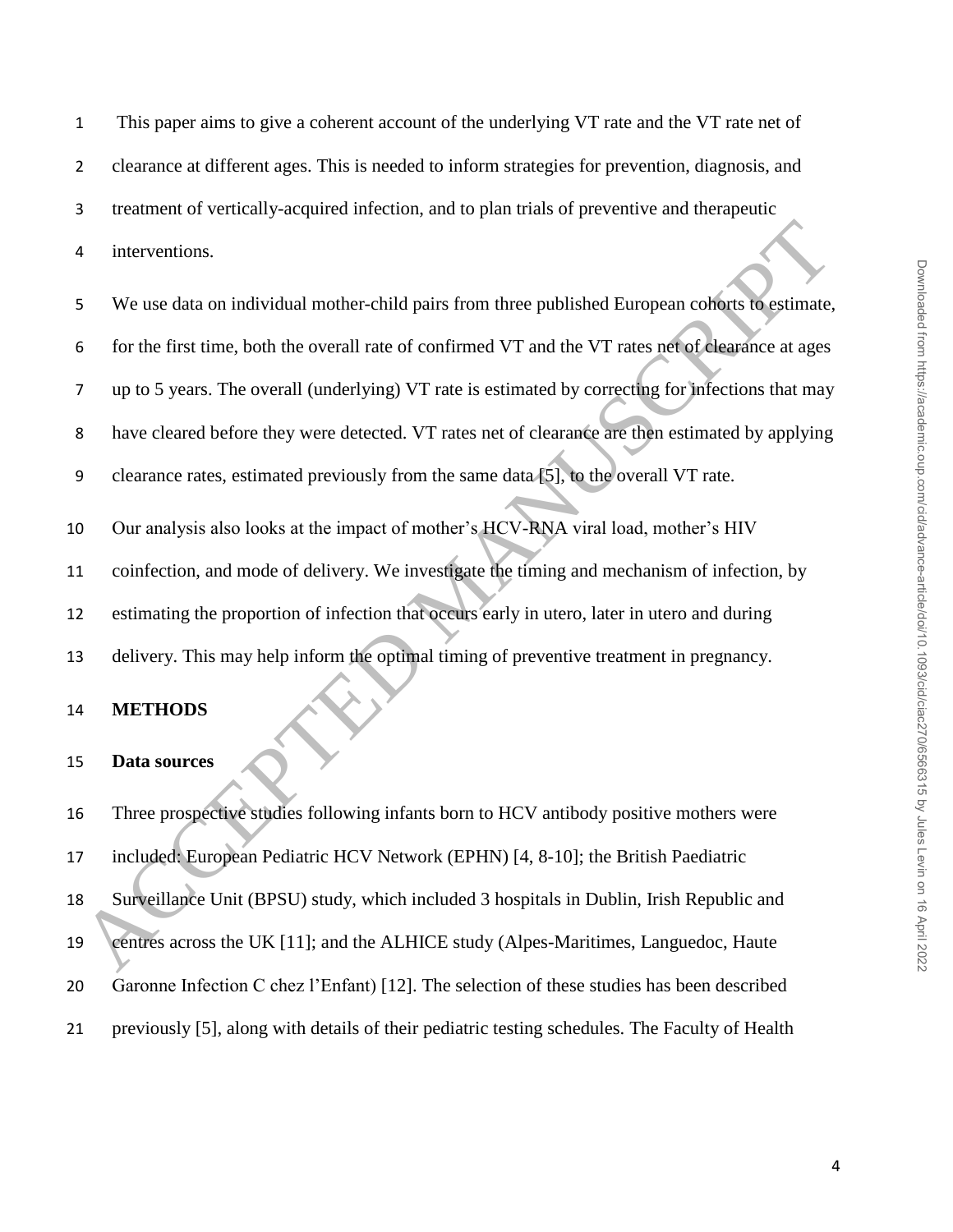Sciences Research Ethics Committee, University of Bristol, approved these analyses of historic data.

#### **Definitions**

 Infants were regarded as *Infected* if they were ever anti-HCV positive after 18 months and/or had at least two positive RNA tests at any age. Those who did not meet the Infected definition were considered *Uninfected* if they tested RNA negative at any age after 6 weeks or if their final anti- HCV test was negative. Remaining children were considered *Indeterminate*. Note that "infected" is to be interpreted as "ever-infected" because infected infants can subsequently clear infection, and that "uninfected" infants may have been infected and cleared. Supporting details are given in Supplementary Materials. Ages at which tests are performed play a key role in the estimation of the probability that each Indeterminate infant was infected, and that each uninfected infant had been infected then cleared. We define *Age at last anti-HCV positive under 18 months:* the later the last positive anti-HCV test, the more likely the infant is to be infected. We also define *Age at last RNA negative under 6 weeks:* the later this is the less likely the infant is to have been infected. *Age at first anti-HCV negative test or the first negative RNA test over 6 weeks, whichever is earliest* is the age when the infant is first known to be uninfected: the later this is the more likely the infant is to have been infected and cleared. Analysis of the state of the state of the state of the state of the state of the state of the state of the state of the state of the state of the state of the state of the state of the state of the state of the state of th

## **Statistical methods**

 Our objective was to estimate the risk of vertical infection, the impact of risk factors (mother's HIV and HCV-RNA viral load), and the proportions of infection transmitted Early in Utero (EiU), Late in Utero (LiU) and at delivery. The proportion transmitted EiU is informed directly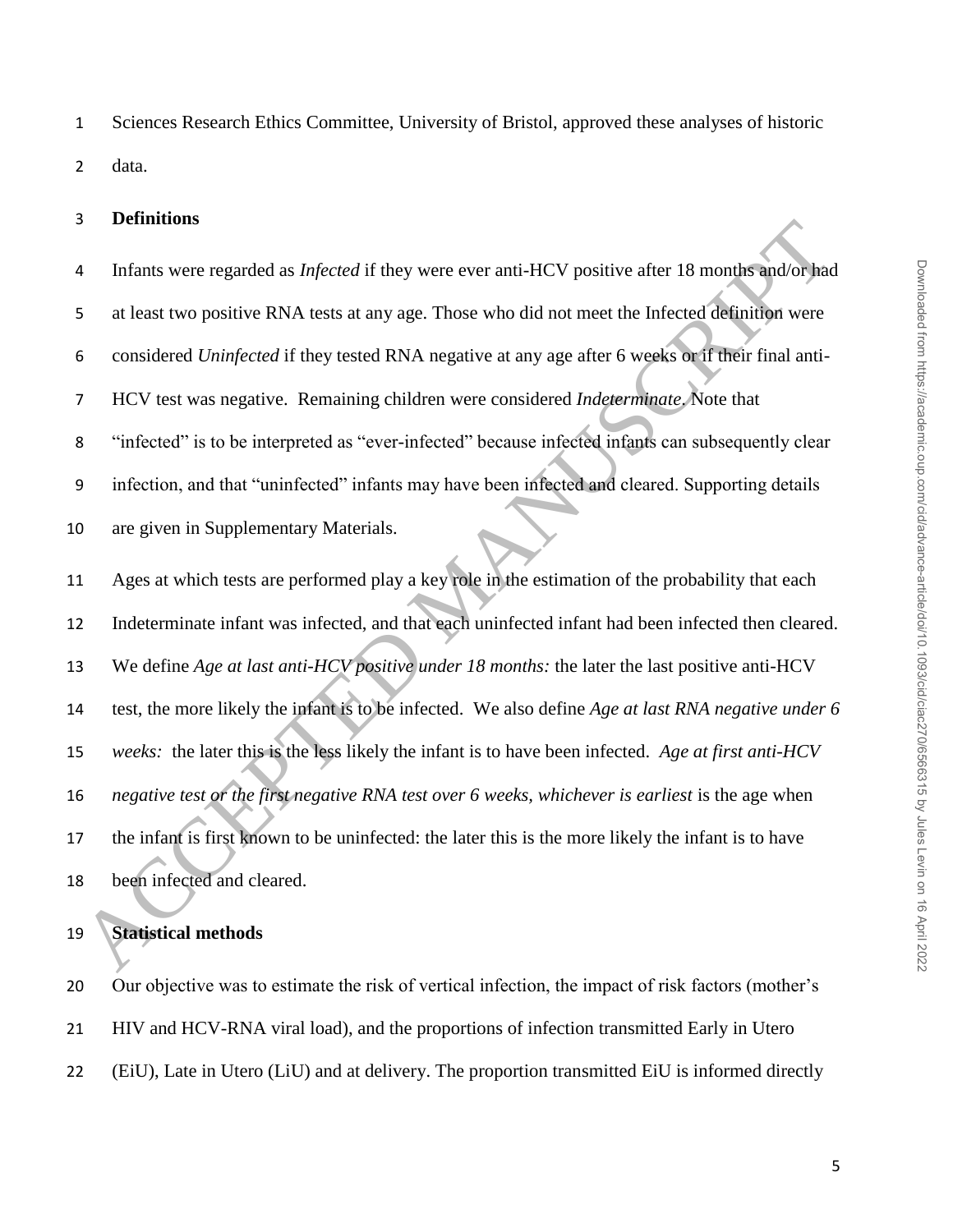by the proportion HCV RNA positive in the first 3 days. Assuming that children delivered by elective caesarean cannot acquire infection during delivery, the difference between overall transmission rates in ECS and non-ECS modes of delivery informs the proportion of non-EiU transmission that is LiU as opposed to occurring during delivery, among those not delivered by ECS.

 Infection at each stage, EiU, LiU or during delivery, is conditional on not being infected at an earlier stage. Data is available on risk factors (Study: EPHN, BPSU, ALHICE; mother's HIV status; and mother's HCV viral load measured as near as possible to delivery: Low, High (>600 copies/ml)). Risk factors impact on risk of transmission in each of the three routes as they would in a standard logistic regression, but it is assumed that the odds ratios are the same for each route. We assumed that the log odds ratio associated with higher viral load could depend on HIV status. This interaction was constrained so that the log risk attaching to mothers' positive HIV status and high HCV viral load combined had to be no less than the log risk of either factor alone, but could not be more than both added together. Standard interaction and main effect models were investigated as sensitivity analyses. All models controlled for study effects. Transmission that is LiU as opposed to occurring during delivery, among those not delivered by<br>
ECS.<br>
Infection at each stage, Fitt, LiU or during delivery, is conditional on not being infected at an<br>
Teatric stage. Data i

 Mother-child pairs lacking data either on mode of delivery or mother's HIV-status, and cases where the mother was known to be HCV RNA negative were excluded. Mother's HCV RNA infection status was unknown in 67% of the remaining records, and where RNA status was known to be positive, HCV viral load was unknown in 43% (Table 1). We included data with missing HCV RNA on the assumption that the proportions of mothers with low viral load, or no detectable RNA, were exactly the same as in mothers in the EPHN study with the same HIV status and mode of delivery whose HCV RNA status was known. Robustness of conclusions to these assumptions was assessed in sensitivity analyses assuming that the odds of both no HCV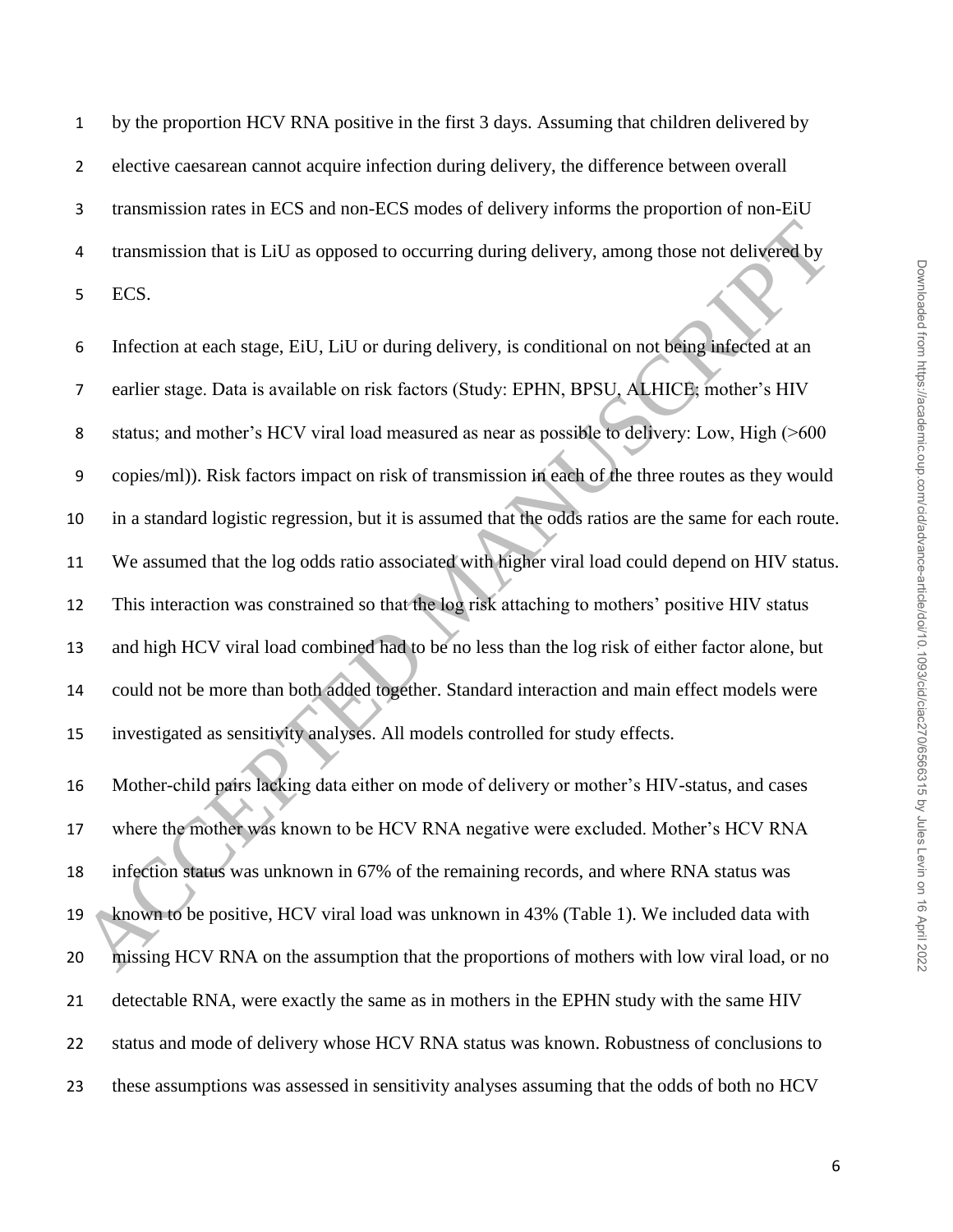RNA and of low viral load were both either 1.6 times higher or 1.6 times lower, which we considered implausibly extreme.

 In outline, the statistical analysis estimates the probability that each child of indeterminate status is infected, taking into account their risk group, the age when they were last anti-HCV positive, and the age at the last HCV-RNA negative if this was under 6 weeks. Similarly, the probability that each uninfected child was originally infected and then cleared is calculated, based again on risk group, and on the age when they were first ascertained as uninfected. These probability calculations are shown in Supplementary Table S1. The estimated probabilities of infection in each indeterminate and uninfected child are then summed and added to the number of children with confirmed infection to estimate a notional transmission rate. Uninfected children who were originally infected but then cleared are thus "restored" to the underlying overall VT rate. Then, the net VT rates at selected ages are estimated by applying the clearance rate to the overall VT rate. ACCEPTED MANUSCRIPTION CONTENT THE SUPPORTED THE SUPPORTED THE SUPPORTED THE SUPPORTED THE SUPPORTED THE SUPPORTED MANUSCRIPTION (SO THE SUPPORTED MANUSCRIPTION OF THE SUPPORTED MANUSCRIPTION OF THE SUPPORTED MANUSCRIPTION

 The statistical analysis was carried out using Bayesian Markov Chain Monte Carlo estimation. Details of the statistical methods are given in the Supplementary Materials.

**RESULTS**

 The proportions infected, indeterminate and uninfected and the risk factor distributions are shown in Table 1.

*Numbers of ever-infected children*

Figure 1 panel A1 shows the probability that uninfected children were anti-HCV positive by age;

- B1 the probability that infected children were RNA negative under 6 weeks of age; C1 the
- probability that an infected child had not cleared by age. These functions had been estimated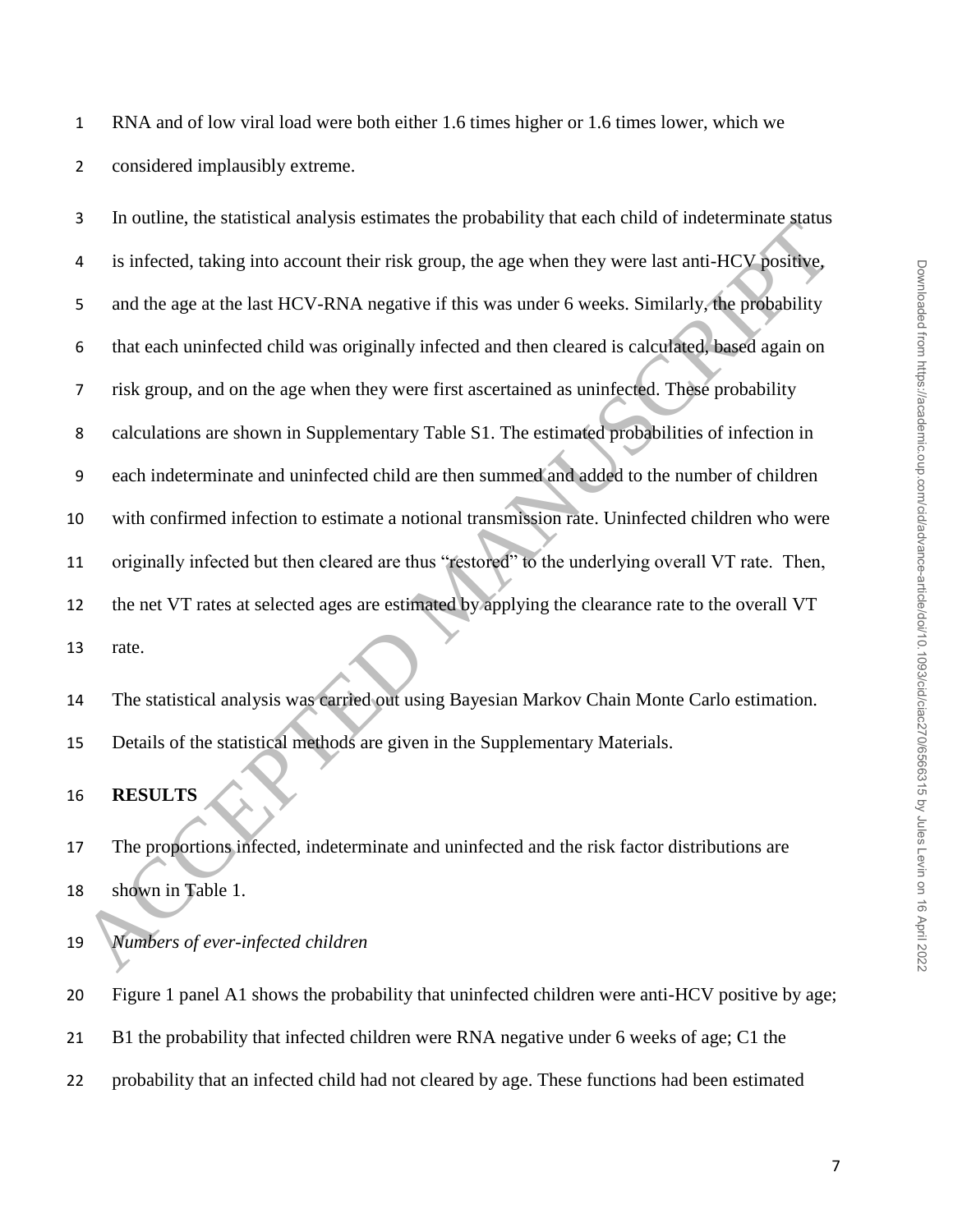| $\mathbf{1}$     | from the three cohorts in advance, and are used together with the information in panels A2, B2,      |
|------------------|------------------------------------------------------------------------------------------------------|
| $\overline{2}$   | C2 to estimate the probability that individual uninfected and indeterminate children are infected.   |
| 3                | Panel A2 is a histogram showing age at last positive anti-HCV among children with                    |
| 4                | indeterminate status; B2 shows age at last RNA negative under 6 weeks in uninfected and              |
| 5                | indeterminate children; C2 shows age at first RNA or anti-HCV negative among uninfected              |
| 6                | children. The mean age when uninfected children of mono-infected women were first known to           |
| $\overline{7}$   | be uninfected was 5.2 months in, and 4.4 months in HIV co-infected women                             |
| 8                | Table 2 illustrates the results of imputing the probability of infection in each indeterminate and   |
| $\boldsymbol{9}$ | uninfected child. In addition to the 96 observed infections, there were a further estimated 10.2     |
| 10               | infections among the 223 children with indeterminate status, and a further 9.0 unobserved            |
| 11               | infections among the 1430 nominally uninfected infants, representing 8.6% and 7.8%                   |
| 12               | respectively of the total 115.2 infections. In the entire combined cohort of 1749, the nominal VT    |
| 13               | rate is $6.6\%$ $(6.2 - 7.1)$ (Table 2). This is in a study population that includes 67% mothers who |
| 14               | were anti-HCV positive but with unknown HCV-RNA status, a proportion of whom - probably              |
| 15               | around 30% - would have been RNA negative and would not have transmitted.                            |
| 16               | Risk factors and timing of transmission                                                              |
| 17               | Analysis of risk factors (Table 3) suggests no important differences between studies, and strong     |
| 18               | effects of both maternal HIV status and maternal HCV-RNA viral load. Also shown are the              |
| 19               | absolute risks of transmission at each stage: early in utero, late in utero and at delivery, in the  |
| 20               | HIV negative low HCV-RNA viral load group. The proportion of transmission by each route              |

 Analysis of risk factors (Table 3) suggests no important differences between studies, and strong effects of both maternal HIV status and maternal HCV-RNA viral load. Also shown are the absolute risks of transmission at each stage: early in utero, late in utero and at delivery, in the HIV negative low HCV-RNA viral load group. The proportion of transmission by each route (Table 4) indicates that in non-ECS deliveries, 24.8%, 66.0% and 9.3% of transmissions occur early in utero, late in utero and at delivery. Among ECS deliveries we estimated 27.5% early and 72.5% late in utero. However, relatively few infected children, only 25, were tested in the first 3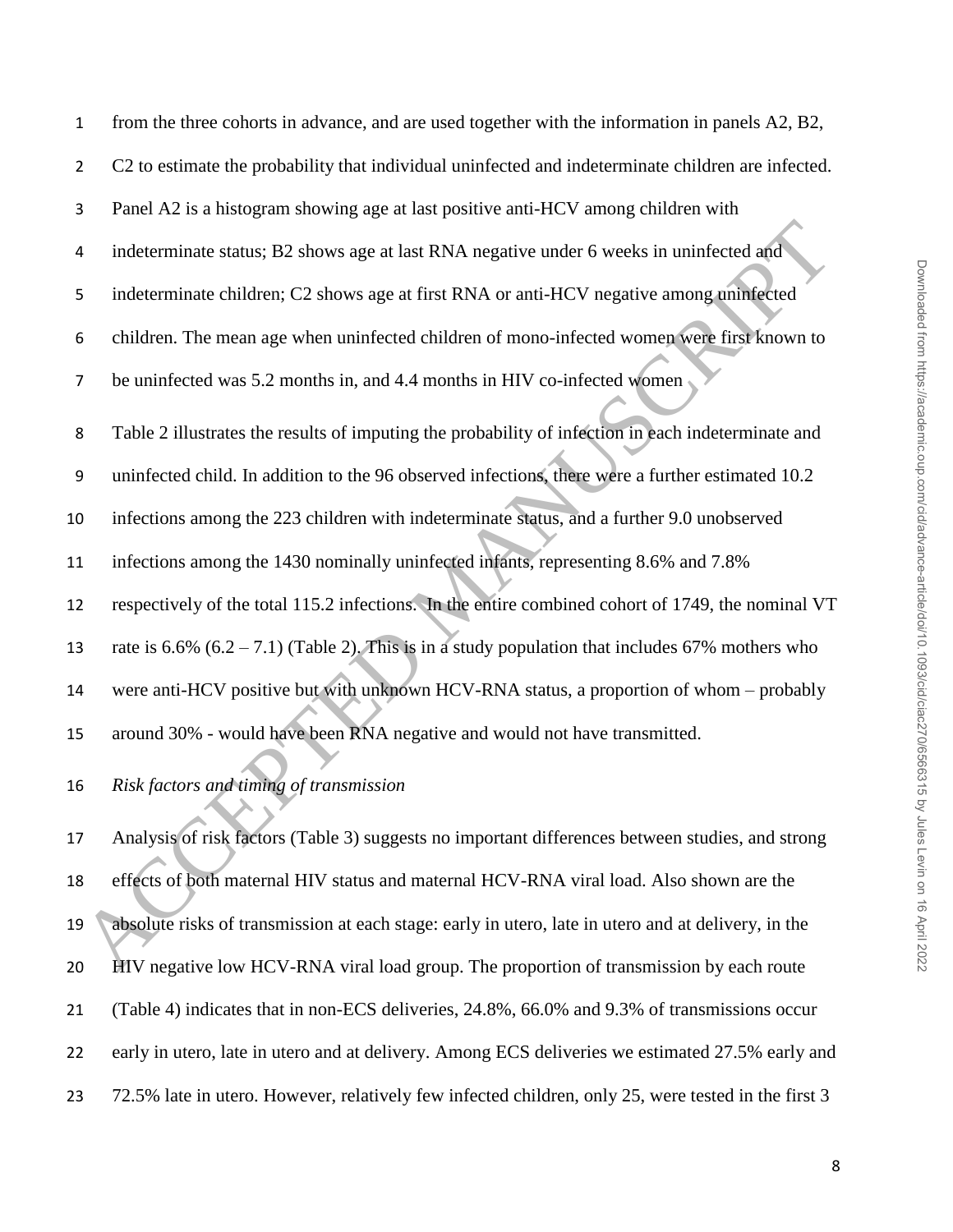days, of whom 9 (36%) tested positive, contributing to the wide credible intervals in estimated

proportion of infection transmitted at delivery.

The overall VT rates by maternal HIV status, HCV viral load and mode of delivery are shown in

Table 5, and the average *net* VT rates at ages from 3 months to 5 years are plotted in Figure 2

separately for children of mono-infected and HIV-co-infected mothers. In these groups overall

transmission risks are 7.2% and 12.1% respectively, falling to VT rates net of clearance at 5

years of 2.4% (1.1-4.1) and 4.1% (1.7-7.3).

*Sensitivity analyses*

 Sensitivity analyses (Table 6) suggest that the overall VT rates and the proportion of infection by each route are relatively insensitive to how or whether the impact of HCV RNA on transmission depends on HIV status, and to assumptions about the distribution of HCV RNA (high or low viral load, or negative) in data where this information was missing. Goodness of fit statistics fail to distinguish between the alternative models (a difference of less than 3 is not regarded as meaningful), and none of the variations in modelling assumptions raise or lower key estimates by more than 5%, well within the statistical uncertainty of the preferred model. The overall v F races by material TIV status, I.C. v viral road and into the developed in Halbe S, and the average net VT rates at ages from 3 months to 5 years are plotted in Eigure 2<br>
separately for children of mono-infe

## **DISCUSSION**

 HCV vertical transmission rates reported in the literature are based on infection status assessed at different ages, with no consensus on how to take account of spontaneous clearance. We have therefore developed an approach that estimates how many uninfected children may have been infected and cleared before their infection was detected and confirmed, based on a previously estimated clearance rate [5], and which then calculates VT rates net of clearance at ages from 22 birth to age 5 years.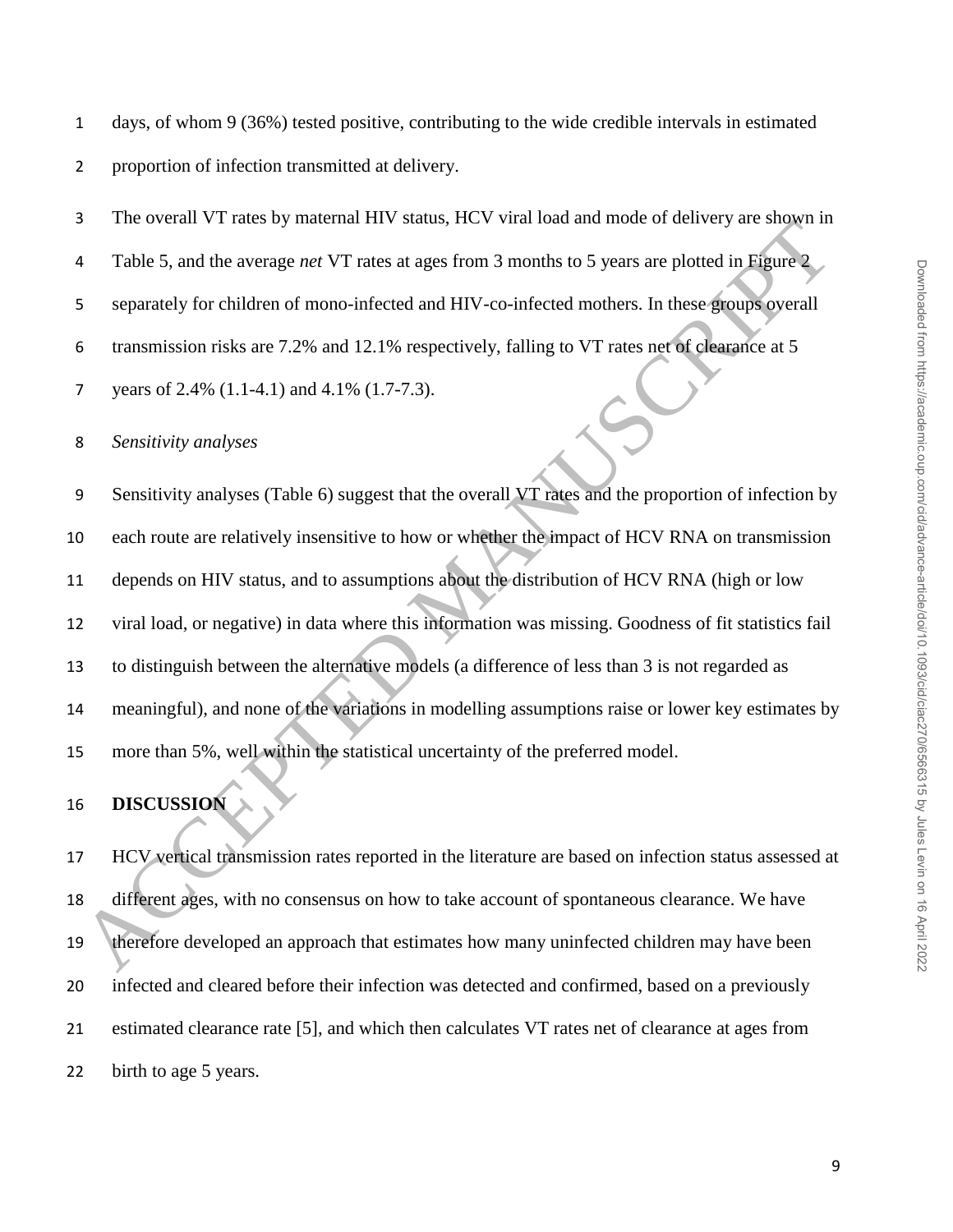When comparing results to previous literature, it is useful to consider VT rates in HIV uninfected and HIV co-infected mothers separately. The most recent meta-analysis of VT rates [2] reports 5.8% VT in HIV negative women. If we now apply 25%-40% clearance rates [13] (average 32.5%) to this, we would predict that 3.9% of infants born to HCV-RNA positive mothers remain infected at 5 years. These figures can be compared to our estimated 7.2% overall transmission in mono-infected women and 2.4% net transmission at age 5 years. Thus, according to our analysis, the extent of VT is 24% higher than the accepted estimate, while the extent of chronic infection remaining at 5 years is 38% lower. Credible intervals should of course be taken into account (Figure 3). As a "reality check" we may note that the meta-analysis VT rate of 5.8% [2] is 81% of our 12.5%) to this, we would predict that 3.9% of infants born to HCV-RNA positive mothers<br>
5 remain infected at 5 years. These figures can be compared to our estimated 7.2% overall<br>
6 transmission in mono-infected women and 2

 estimate of 7.2%. If we refer this to the time-to-clearance curve [5], we find that this would represent a VT rate net of clearance at just under 6.8 months, which accords closely with the average age at which uninfected children were first known to be uninfected, 5.2 months. A similar exercise in HIV-co-infected women would show that the meta-analytic estimate of 10.8% represents a VT rate net of clearance at 3.6 months given our 12.1% overall VT rate: this compares to the 4.4 month average age at which children of HIV infected mothers were first known to be uninfected.

 The analysis has a number of limitations. Much of the data was collected at a time when PCR tests were less accurate: various estimates of sensitivity and specificity of the tests used during this period have been made [5, 14, 15], but, like most investigators, we have taken test results at face value for the sake of simplicity. This may have impacted on the classification of children as infected, uninfected and indeterminate, on the assumed time to loss of anti-HCV in uninfected infants, time to clearance, and time to positive RNA in infected infants.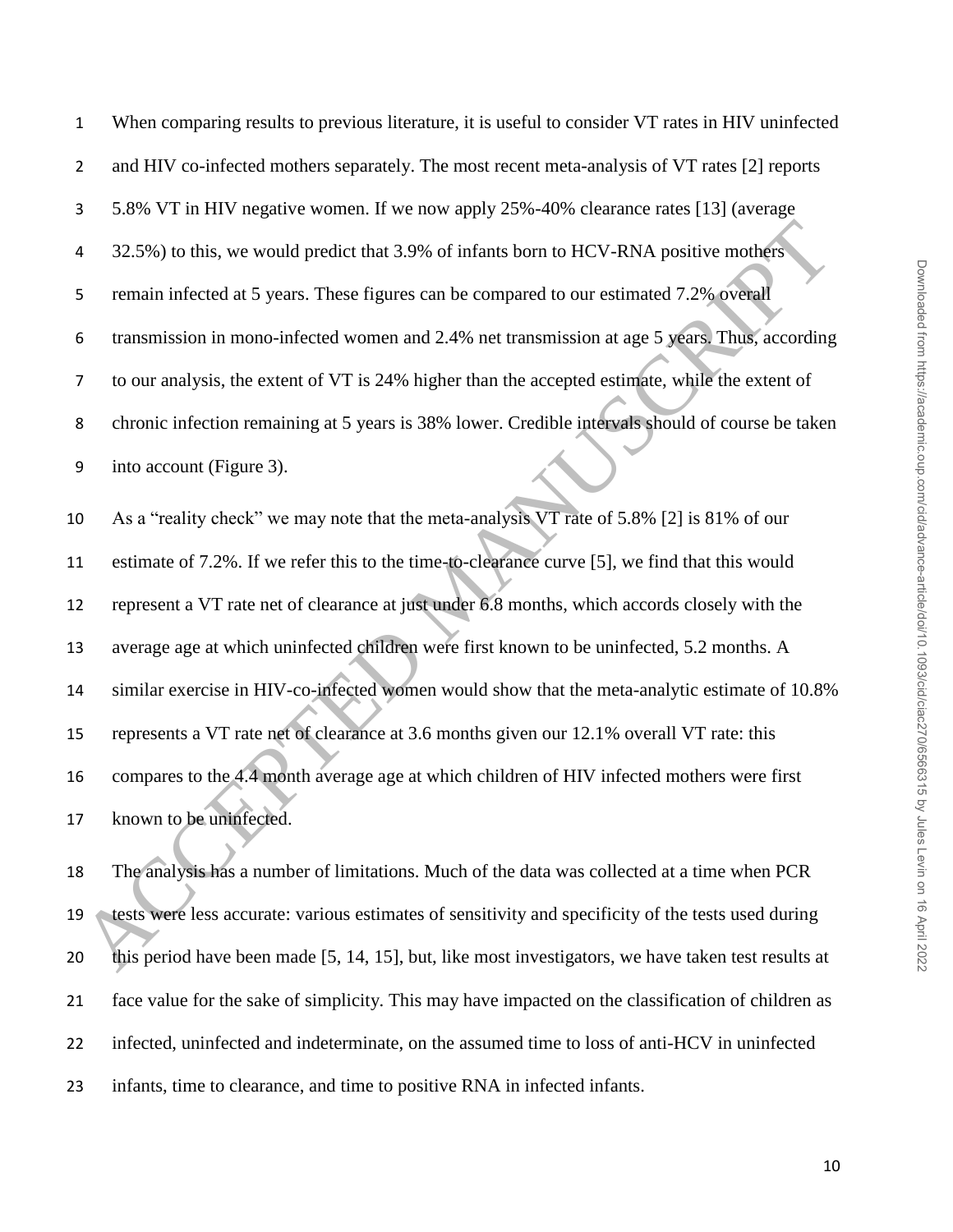Our estimate of the VT rate in HIV co-infected women, 12.1%, may be of little contemporary relevance. The majority of co-infected women would have been treated with the less potent anti- retroviral drugs available up to 2003. More recent European cohort studies including HIV/HCV co-infected women with a high coverage of antiretroviral therapy suggest substantially lower HCV VT rates, in the range 2.8%-5.9% [16-18].

 A further important drawback is the extent of missing data on mother's viral load and HCV RNA status. Although sensitivity analyses reveal that results are robust against large changes in the assumed proportions RNA negative or with low viral load, this lack of data has prevented us from investigating whether HIV and HCV-RNA status might impact transmission differently in utero or at delivery, or on clearance rates themselves. These questions do not appear to have been investigated previously, but can be researched within the framework we have introduced.

 Finally, one can question whether the timing and frequency of tests in our cohorts was sufficient for accurate estimation of VT and clearance rates. In conventional analyses less frequent testing will impact on the numbers counted as infected or uninfected. By contrast, in our analyses less frequent testing will translate into greater statistical uncertainty in estimated time to clearance, which is then reflected in the credible intervals on overall and net VT rates. In theory, our methods should estimate the same clearance and VT rates that would be observed if children were tested every day, regardless of testing intervals. How close it comes to this ideal depends on 19 sample size, with larger numbers needed if testing is less frequent. It is therefore relevant to note that although there was insufficient testing in the first three days, the intensity of subsequent testing was comparable to what would be expected in a well-conducted study today: the median age at the first HCV RNA test in the entire cohort was 4 days in the 88% who were ever-tested; 4 co-infected women with a high coverage of antiretroviral therapy suggest substantially fower<br>
5 HCV VT rates, in the range 2.8%-5.9% [16-18].<br>
6 A further important drawback is the extent of missing data on mother's vira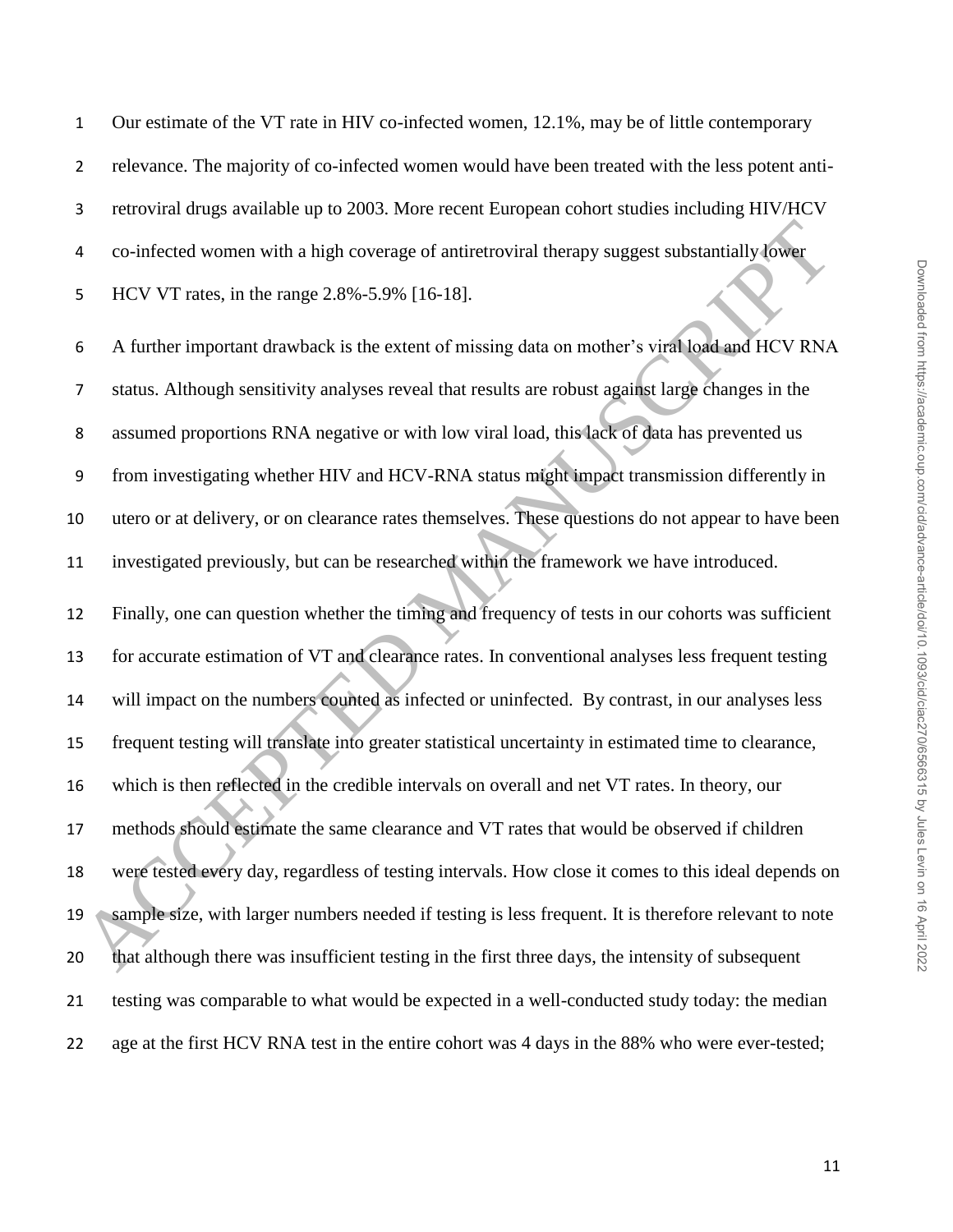1 the median times between successive tests after that (whether antibody or HCV RNA) were 2.8,

2 3.1, and 3.8 months respectively.

 A major contribution of this paper is that it introduces methodology for simultaneously estimating overall VT rates and rates net of clearance. The novel element is the imputation of previously cleared infections among uninfected children, based on the age at which they were first known to be uninfected. This extends similar methodology used to impute the number of infections among indeterminates, both in the present paper and in earlier studies of HCV [11] 8 and HIV, before PCR testing became widely available [19-21].

 The second contribution is the findings on VT net of clearance, which may help inform the design of trials of treatments in pregnancy to prevent vertical transmission, in spite of the shortcomings in the data. A recent phase I trial has been completed [22] and further trials are under way [23, 24]. Currently, the recommended care of children exposed in utero is to delay diagnosis until 18 months and then refer anti-HCV positives for RNA confirmatory testing at 3 years prior to treatment [3]. This strategy may not be viable where there is substantial loss to follow-up, as has been reported in infants born to HCV-infected women in the US [25-28]. Our results may therefore also be relevant to evaluate alternative diagnostic and pediatric treatment strategies if and when treatments are licensed for use in children under 3 years. Accelerating of the contribution of the space is then the manded to the manifold of the section of the space of the space of the space of the space of the space of the space of the space of the space of the space of the sp

**Notes**

 *Author contributions* AEA conceived and carried out the analyses with the assistance of FG. AEA wrote the first and subsequent drafts of the paper. KS carried out the literature search and review. AEA, AJ, IJC, and DMG were co-investigators on the HCVAVERT project, and AJ was the principal investigator. EC was a researcher on the HCVAVERT project. LP, EM-B, DMG and KB were senior or principal investigators on the 3 contributing studies: EPHN (European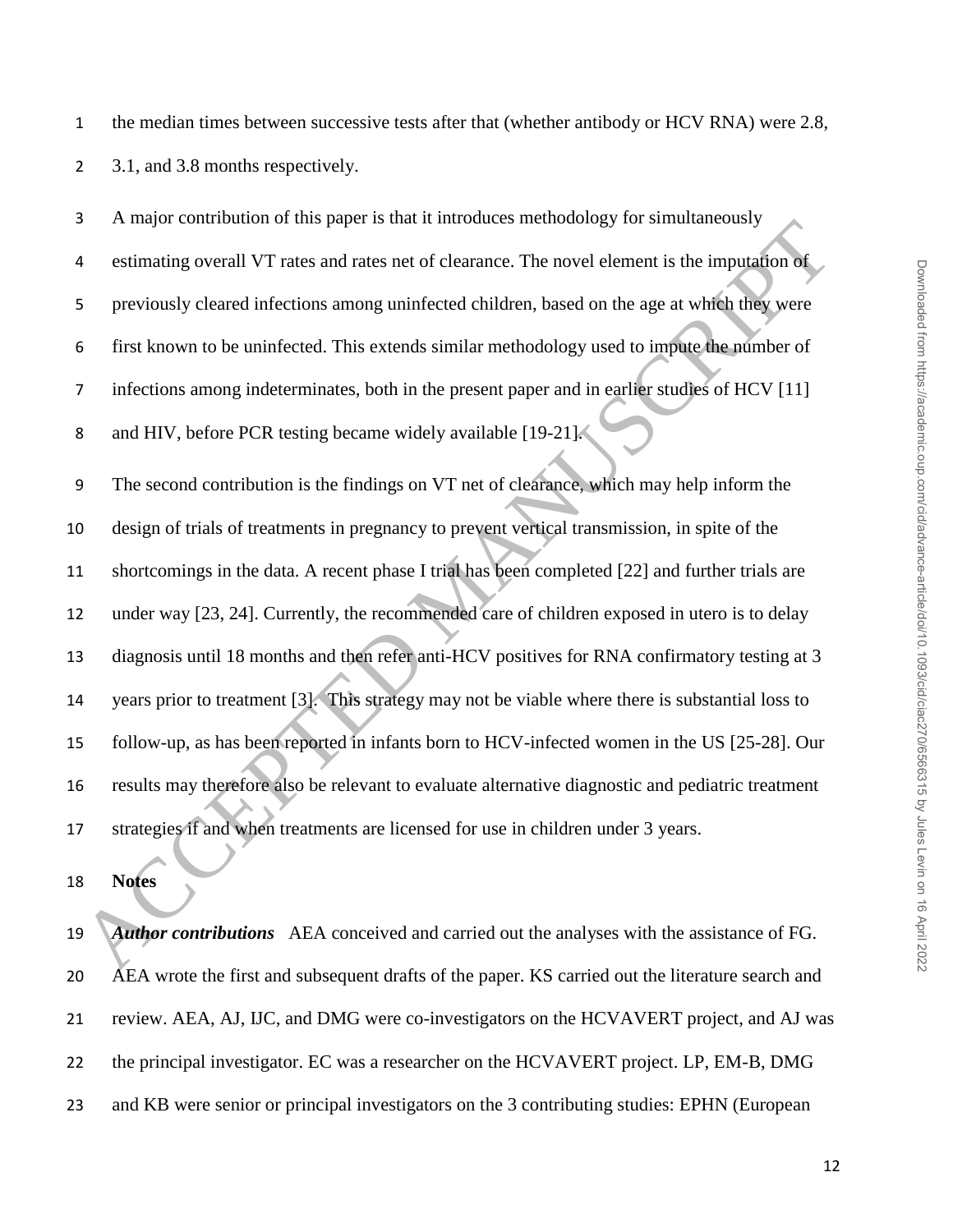Pediatric HCV Network); ALHICE (Alpes-Maritimes, Languedoc, Haute Garonne Infection C

chez l'Enfant); BPSU (British Pediatric Surveillance Unit). GI provided clinical input on

hepatology and management of pediatric HCV. Curation of the original data files available to the

project was the responsibility of LP and CT (EPHN), DMG and KB (BPSU), and EM-B

(ALHICE). Subsequent data processing was by FG and AEA. All authors critically reviewed

and revised drafts as necessary and approved the final version for submission.

*Acknowledgements* The authors express their gratitude to all those who have contributed to the

EPHN, BPSU and ALHICE studies.

 *Disclaimer* The funding sources did not have any influence on study design, data collection, analysis and interpretation of the data, writing of the report, or the decision to submit for publication.

 *Financial support*. This work was supported by the Medical Research Council (UKRI) [MR/R019746/1], through the Joint Global Health Trials scheme. Work at GOSICH was supported by the National Institute of Health Research Biomedical Research Centre, Great Ormond Street Hospital.

 *Potential conflict of interest* CT has received honoraria for presentations from ViiV Healthcare (paid to author); reports grants or contracts unrelated to this work (paid to institution) from European Commission, Child Health CIO, Public Health England, Penta Foundation, and ViiV Healthcare via Penta Foundation; and has participated on the Infectious Disease in Pregnancy Screening Programme Advisory Board. IJC reports a Medical Research Council Global Health Trials development grant paid to institution and a Gilead HCV Elimination competitive grant 22 paid to institution, both unrelated to this work. EC reports a contract or grant from ViiV Healthcare paid to institution via the Penta Foundation. All other authors have no potential conflicts. Transfer the responsibility of LP and CT (EPHN), DMG and KB (BPSU), and EM-B<br>
(ALHICH). Subsequent data processing was by FG and AEA. All authors critically reviewed<br>
and revised drafts as necessary and approved the final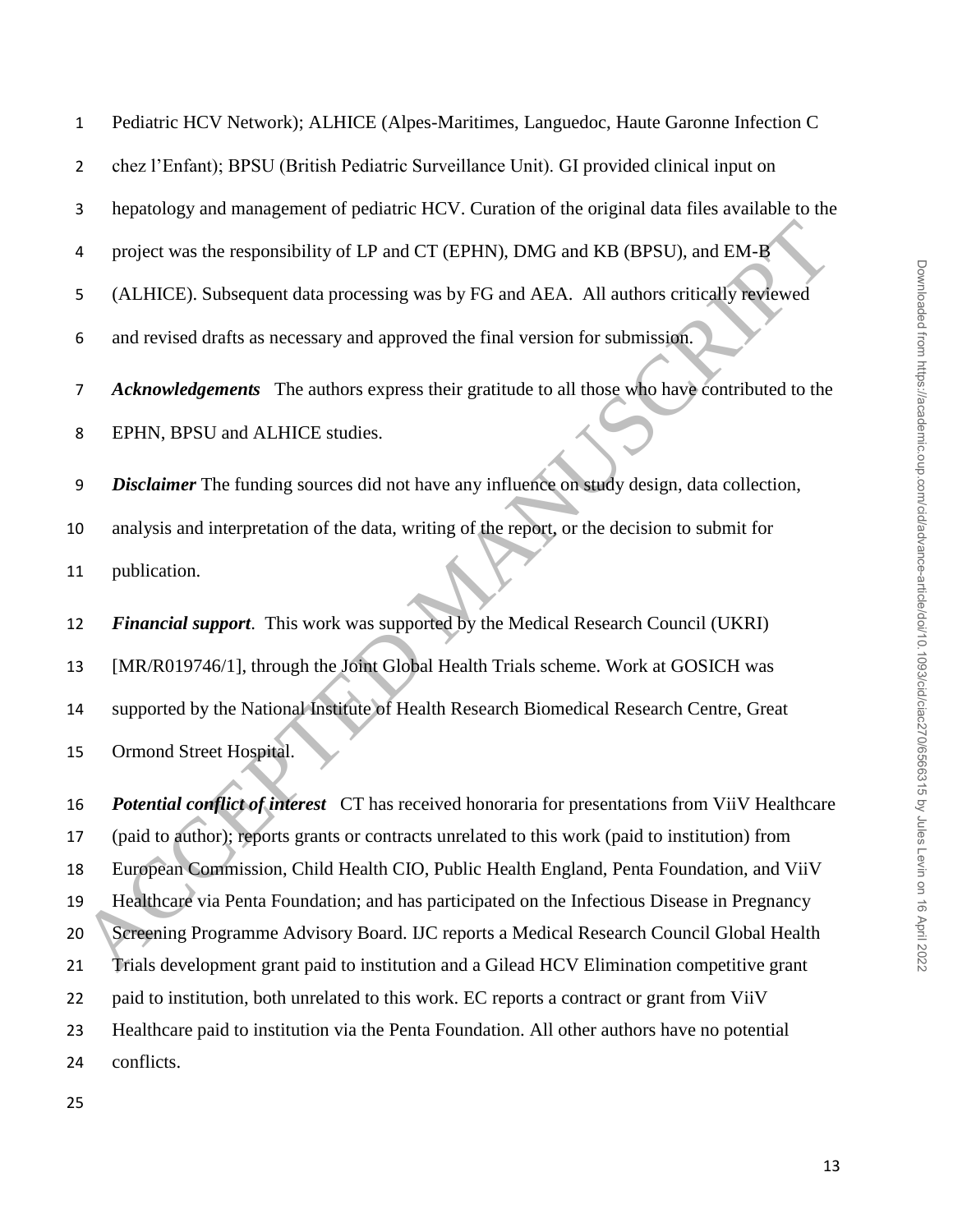# **References:**

| $\overline{2}$<br>3           | 1.  | World Health Organization. Combating hepatitis B and C to reach elimination by 2030. Geneva:<br>World Health Organization, 2016.                                                                                                                                                            |
|-------------------------------|-----|---------------------------------------------------------------------------------------------------------------------------------------------------------------------------------------------------------------------------------------------------------------------------------------------|
| 4<br>5                        | 2.  | Benova L, Mohamoud YA, Calvert C, Abu-Raddad LJ. Vertical transmission of hepatitis C virus:<br>systematic review and meta-analysis. Clin Infect Dis 2014; 59(6): 765-73.                                                                                                                   |
| 6<br>$\overline{7}$<br>8<br>9 | 3.  | Ghany MG, Morgan TR, Panel A-IHCG. Hepatitis C Guidance 2019 Update: American<br>Association for the Study of Liver Diseases-Infectious Diseases Society of America<br>Recommendations for Testing, Managing, and Treating Hepatitis C Virus Infection. Hepatology<br>2020; 71(2): 686-721. |
| 10<br>11<br>12                | 4.  | Tovo PA, Calitri C, Scolfaro C, Gabiano C, Garazzino S. Vertically acquired hepatitis C virus<br>infection: Correlates of transmission and disease progression. World J Gastroenterol 2016; 22(4):<br>1382-92.                                                                              |
| 13<br>14                      | 5.  | Ades AE, Gordon F, Scott K, et al. Spontaneous clearance of vertically-acquired hepatitis C<br>infection: implications for testing and treatment Submitted to Clinical Infectious Diseases, 2021.                                                                                           |
| 15<br>16                      | 6.  | Ceci O, Margiotta M, Marello F, et al. High rate of spontaneous viral clearance in a cohort of<br>vertically infected hepatitis C virus infants: what lies behind? J Hepatol 2001; 35(5): 687-8.                                                                                            |
| 17<br>18                      | 7.  | Shebl FM, El-Kamary SS, Saleh DA, et al. Prospective cohort study of mother-to-infant infection<br>and clearance of hepatitis C in rural Egyptian villages. J Med Virol 2009; 81(6): 1024-31.                                                                                               |
| 19<br>20                      | 8.  | European Paediatric Hepatitis CVN. A significant sex--but not elective cesarean section--effect<br>on mother-to-child transmission of hepatitis C virus infection. J Infect Dis 2005; 192(11): 1872-9.                                                                                      |
| 21<br>22<br>23                | 9.  | Mok J, Pembrey L, Tovo PA, Newell ML, European Paediatric Hepatitis CVN. When does<br>mother to child transmission of hepatitis C virus occur? Arch Dis Child Fetal Neonatal Ed 2005;<br>90(2): F156-60.                                                                                    |
| 24<br>25                      | 10. | Pembrey LJ, University of L. Mother-to-child transmission of hepatitis C virus : a European<br>epidemiological collaboration. London: University of London, 2006.                                                                                                                           |
| 26<br>27                      | 11. | Gibb DM, Goodall RL, Dunn DT, et al. Mother-to-child transmission of hepatitis C virus:<br>evidence for preventable peripartum transmission. Lancet 2000; 356(9233): 904-7.                                                                                                                 |
| 28<br>29<br>30                | 12. | Marine-Barjoan E, Berrebi A, Giordanengo V, et al. HCV/HIV co-infection, HCV viral load and<br>mode of delivery: risk factors for mother-to-child transmission of hepatitis C virus? AIDS 2007;<br>$21(13): 1811-5.$                                                                        |
| 31<br>32                      | 13. | European Paediatric Hepatitis C Virus Network. Three broad modalities in the natural history of<br>vertically acquired hepatitis C virus infection. Clin Infect Dis 2005; 41(1): 45-51.                                                                                                     |
| 33<br>34                      | 14. | Polywka S, Pembrey L, Tovo PA, Newell ML. Accuracy of HCV-RNA PCR tests for diagnosis<br>or exclusion of vertically acquired HCV infection. J Med Virol 2006; 78(2): 305-10.                                                                                                                |
| 35<br>36<br>37                | 15. | Thomas SL, Newell ML, Peckham CS, Ades AE, Hall AJ. Use of polymerase chain reaction and<br>antibody tests in the diagnosis of vertically transmitted hepatitis C virus infection. Eur J Clin<br>Microbiol Infect Dis 1997; 16(10): 711-9.                                                  |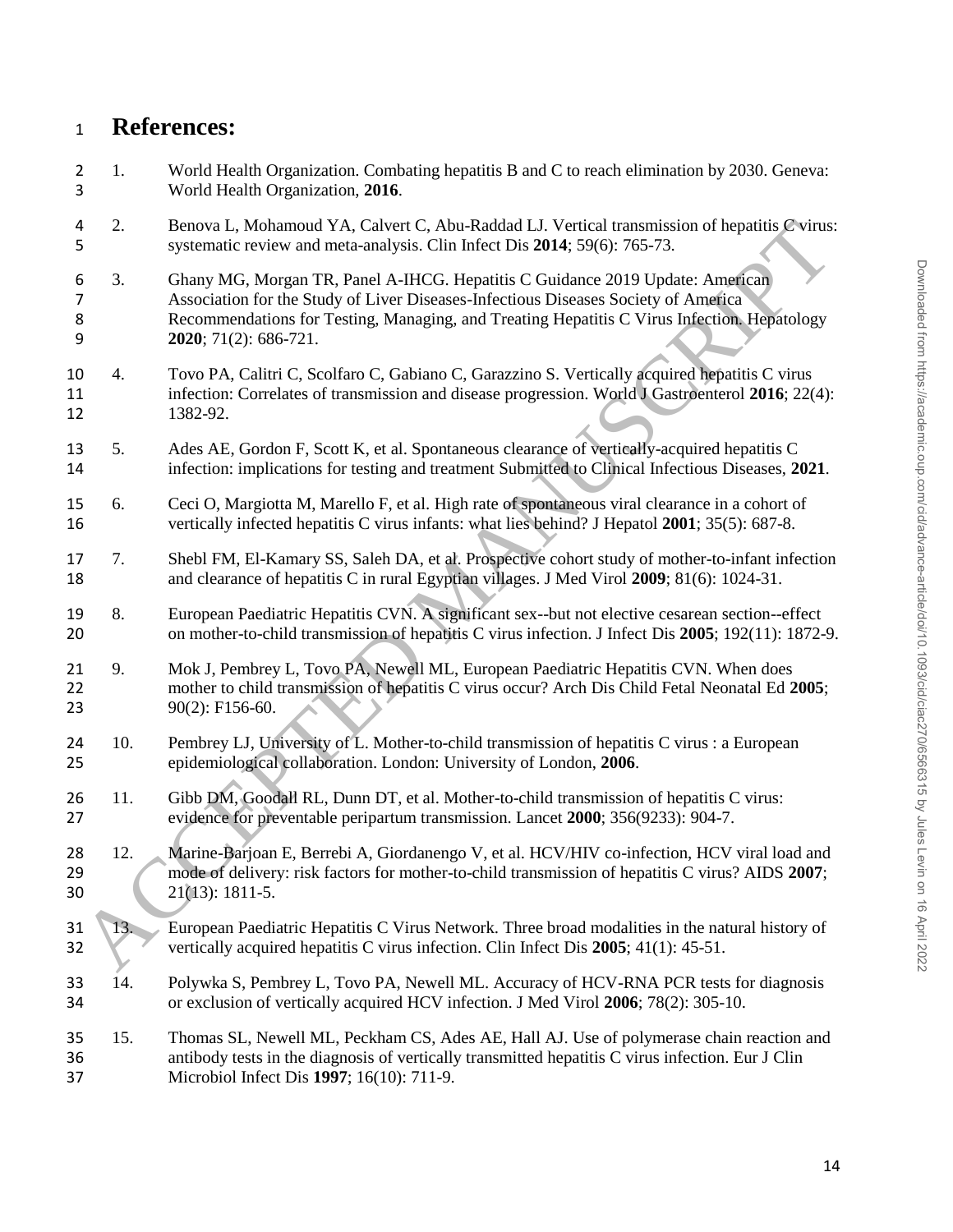| 1<br>$\overline{2}$<br>3 | 16. | Aebi-Popp K, Duppenthaler A, Rauch A, De Gottardi A, Kahlert C. Vertical transmission of<br>hepatitis C: towards universal antenatal screening in the era of new direct acting antivirals<br>(DAAs)? Short review and analysis of the situation in Switzerland. J Virus Erad 2016; 2(1): 52-4. |
|--------------------------|-----|------------------------------------------------------------------------------------------------------------------------------------------------------------------------------------------------------------------------------------------------------------------------------------------------|
| 4<br>5<br>6              | 17. | Benhammou V, Tubiana R, Matheron S, et al. HBV or HCV Coinfection in HIV-1-Infected<br>Pregnant Women in France: Prevalence and Pregnancy Outcomes. J Acquir Immune Defic Syndr<br><b>2018</b> ; 77(5): 439-50.                                                                                |
| 7<br>8                   | 18. | Snijdewind IJ, Smit C, Schutten M, et al. Low mother-to-child-transmission rate of Hepatitis C<br>virus in cART treated HIV-1 infected mothers. J Clin Virol 2015; 68: 11-5.                                                                                                                   |
| 9<br>10<br>11            | 19. | Dunn DT, Newell ML, Mayaux MJ, et al. Mode of delivery and vertical transmission of HIV-1: a<br>review of prospective studies. Perinatal AIDS Collaborative Transmission Studies. J'Acquir<br>Immune Defic Syndr (1988) 1994; 7(10): 1064-6.                                                   |
| 12<br>13                 | 20. | Duong T, Ades AE, Gibb DM, Tookey PA, Masters J. Vertical transmission rates for HIV in the<br>British Isles: estimates based on surveillance data. BMJ 1999; 319(7219): 1227-9.                                                                                                               |
| 14<br>15<br>16           | 21. | Dunn DT, Ades AE. Estimating the HIV Vertical Transmission Rate and the Pediatric AIDS<br>Incubation Period from Prospective Data. Journal of the American Statistical Association 1996;<br>91(435): 935-43.                                                                                   |
| 17<br>18                 | 22. | Chappell CA, Scarsi KK, Kirby BJ, et al. Ledipasvir plus sofosbuvir in pregnant women with<br>hepatitis C virus infection: a phase 1 pharmacokinetic study. Lancet Microbe 2020; 1(5): e200-e8.                                                                                                |
| 19<br>20<br>21           | 23. | Chappell C. Identifier: NCT04382404, Treatment of Chronic Hepatitis C During Pregnancy With<br>Sofosbuvir/Velpatasvir. Available at: https://clinicaltrials.gov/ct2/show/NCT04382404. Accessed<br>7 June.                                                                                      |
| 22<br>23<br>24<br>25     | 24. | Giles M. Identifier: ACTRN12619000054112, A pharmacokinetic (PK) study of directly acting<br>antiviral therapy for hepatitis C in pregnancy. Available at:<br>https://anzctr.org.au/Trial/Registration/TrialReview.aspx?ACTRN=12619000054112. Accessed 7<br>June.                              |
| 26<br>27<br>28           | 25. | Bhardwaj AM, Mhanna MJ, Abughali NF. Maternal risk factors associated with inadequate<br>testing and loss to follow-up in infants with perinatal hepatitis C virus exposure. J Neonatal<br>Perinatal Med 2021; 14(1): 123-9.                                                                   |
| 29<br>30                 | 26. | Chappell CA, Hillier SL, Crowe D, Meyn LA, Bogen DL, Krans EE. Hepatitis C virus screening<br>among children exposed during pregnancy. Pediatrics 2018; 141(6).                                                                                                                                |
| 31<br>32                 | 27. | Epstein RL, Sabharwal V, Wachman EM, et al. Perinatal Transmission of Hepatitis C Virus:<br>Defining the Cascade of Care. J Pediatr 2018; 203: 34-40 e1.                                                                                                                                       |
| 33<br>34                 | 28. | Lopata SM, McNeer E, Dudley JA, et al. Hepatitis C Testing Among Perinatally Exposed Infants.<br>Pediatrics 2020; 145(3).                                                                                                                                                                      |
| 35<br>36                 | 29. | Indolfi G, Easterbrook P, Dusheiko G, et al. Hepatitis C virus infection in children and<br>adolescents. The Lancet Gastroenterology & Hepatology 2019; 4(6): 477-87.                                                                                                                          |
| 37<br>38                 | 30. | European Association for the Study of the Liver. EASL recommendations on treatment of<br>hepatitis C: Final update of the series. J Hepatol 2020; 73(5): 1170-218.                                                                                                                             |
| 39                       |     |                                                                                                                                                                                                                                                                                                |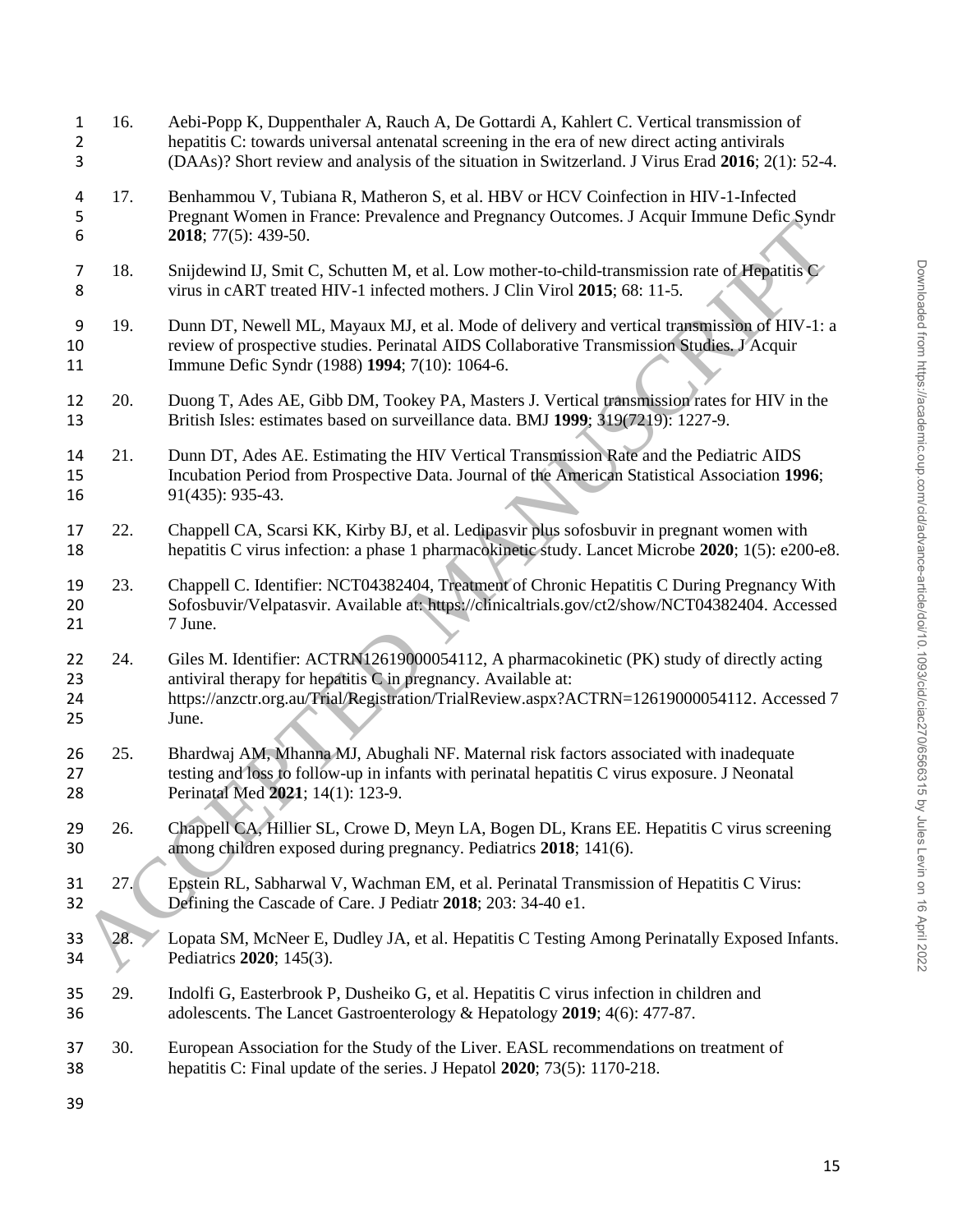- 1 **Table 1**. Infection status and risk factor distribution in the three cohorts, after removal of records
- 2 with missing HIV, missing mode of delivery, and RNA-negative mothers. NK: not known. ECS:
- 3 Elective caesarean section. RNA+: HCV RNA positive. Mean and 95% CrI.

|                       |                                                                                           |                          | <b>EPHN</b> |      |                      | <b>BPSU</b> | <b>ALHICE</b>     |      |                     | <b>TOTAL</b> |
|-----------------------|-------------------------------------------------------------------------------------------|--------------------------|-------------|------|----------------------|-------------|-------------------|------|---------------------|--------------|
|                       |                                                                                           | $\mathbf n$              |             | $\%$ | $\mathbf n$          | $\%$        | n                 | $\%$ | $\mathbf n$         | %            |
| <b>TOTAL</b>          |                                                                                           | 1256                     |             | 100  | 342                  | 100         | 151               | 100  | 1749                | 100          |
|                       |                                                                                           |                          |             |      |                      |             |                   |      |                     |              |
| Infection             | Infected                                                                                  | 69                       |             | 5.5  | 15                   | 4.4         | 12                | 7.9  | 96                  | 5.5          |
| status                | Indeterminate                                                                             | 121                      |             | 9.6  | 102                  | 29.8        | $\boldsymbol{0}$  | 0.0  | 223                 | 12.8         |
|                       | Uninfected                                                                                | 1066                     |             | 84.9 | 225                  | 65.8        | 139               | 92.1 | 1430                | 81.8         |
|                       |                                                                                           |                          |             |      |                      |             |                   |      |                     |              |
| Mother's              | N <sub>o</sub>                                                                            | 1053                     |             | 83.8 | 321                  | 93.1        | 105               | 69.5 | 1479                | 84.6         |
| <b>HIV</b>            | Yes                                                                                       | 203                      |             | 16.2 | 21                   | 6.9         | 46                | 30.5 | 270                 | 15.4         |
|                       |                                                                                           |                          |             |      |                      |             |                   |      |                     |              |
| Mother's              | Low                                                                                       | 167                      |             | 13.3 | $\boldsymbol{0}$     | 0.0         | 94                | 62.3 | 261                 | 14.9         |
| <b>HCV Viral</b>      | High                                                                                      | 29                       |             | 2.3  | $\overline{0}$       | 0.0         | 39                | 25.8 | 68                  | 3.9          |
| Load                  | NK but RNA+                                                                               | 240                      |             | 19.1 | $\overline{0}$       | 0.0         | $\overline{4}$    | 2.6  | 244                 | 14.0         |
|                       | <b>RNA NK</b>                                                                             | 820                      |             | 65.3 | 342                  | 100         | $\overline{14}$   | 9.3  | 1176                | 67.2         |
|                       |                                                                                           |                          |             |      |                      |             |                   |      |                     |              |
| Mode of               | <b>ECS</b>                                                                                | 373                      |             | 29.7 | 26 <sup>°</sup>      | 3.3         | 35                | 23.2 | 434                 | 24.8         |
| Delivery              | Non-ECS                                                                                   | 883                      |             | 70.3 | 316                  | 96.7        | 116               | 76.8 | 1315                | 75.2         |
|                       | Table 2. Observed and unobserved infections, nominal overall vertical transmission rates. |                          |             |      |                      |             |                   |      |                     |              |
|                       |                                                                                           | <b>Infected</b>          |             |      | <b>Indeterminate</b> |             | <b>Uninfected</b> |      | <b>Total</b>        |              |
|                       |                                                                                           |                          |             |      |                      |             |                   |      |                     |              |
| <b>Totals</b>         |                                                                                           | 96                       |             | 223  |                      |             | 1430              |      | 1749                |              |
| Observed infections   |                                                                                           | 96                       |             |      |                      |             |                   |      |                     |              |
| Unobserved infections |                                                                                           | $\overline{\phantom{a}}$ |             |      | $10.2 (7.1 - 13.8)$  |             | $9.0(4.3-17.1)$   |      | 115.2 (108.7-124.2) |              |
| VT rate %             |                                                                                           |                          |             |      |                      |             |                   |      |                     |              |

4

5

6

7 8

- 9
- 10 **Table 2**. Observed and unobserved infections, nominal overall vertical transmission rates.

|                       | <b>Infected</b> | <b>Indeterminate</b> | <b>Uninfected</b> | <b>Total</b>         |
|-----------------------|-----------------|----------------------|-------------------|----------------------|
| Totals                | 96              | 223                  | 1430              | 1749                 |
| Observed infections   | 96              | -                    |                   | $115.2(108.7-124.2)$ |
| Unobserved infections |                 | $10.2(7.1 - 13.8)$   | $9.0(4.3-17.1)$   |                      |
| VT rate %             |                 | $4.7(3.2-6.3)$       | $0.6(0.3-1.2)$    | $6.6(6.2-7.1)$       |

11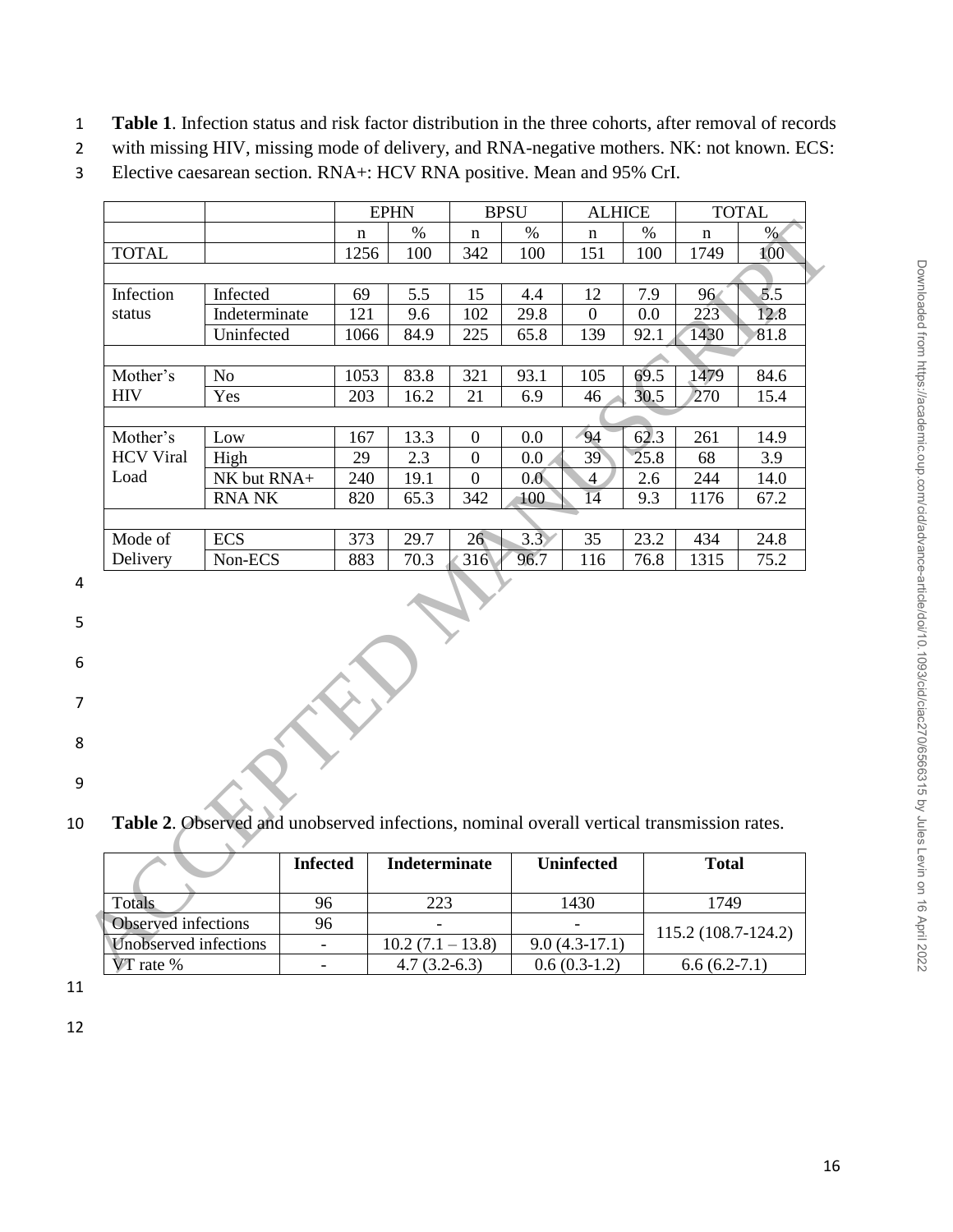## 2 and 95% CrI.

|                                   | <b>Median</b> | 2.5%                                                                                            | 97.5%                    |                                      |
|-----------------------------------|---------------|-------------------------------------------------------------------------------------------------|--------------------------|--------------------------------------|
|                                   |               |                                                                                                 |                          |                                      |
| Risk of transmission, %, by route |               |                                                                                                 | 2.59                     |                                      |
| Early in utero                    | 1.38          | 0.64<br>2.24                                                                                    |                          |                                      |
| Late in utero                     | 3.88          |                                                                                                 | 5.87                     |                                      |
| Delivery                          | 0.38          | 0.03                                                                                            | 1.97                     |                                      |
| <b>Odds ratios: study</b>         |               |                                                                                                 | $\overline{\phantom{a}}$ |                                      |
| <b>EPHN</b>                       | $1$ (ref)     | $\equiv$                                                                                        |                          |                                      |
| <b>BPSU</b>                       | 1.23          | 0.64                                                                                            | 2.20                     |                                      |
| <b>ALHICE</b>                     | 0.98          | 0.47                                                                                            | 1.87                     |                                      |
| Odds ratios: risk group           |               |                                                                                                 |                          |                                      |
| HIV-, Low VL                      | $1$ (ref)     | $\blacksquare$                                                                                  | $\overline{\phantom{a}}$ |                                      |
| HIV-, High VL                     | 2.66          | 1.19                                                                                            | 6.12                     |                                      |
| HIV+, Low VL                      | 1.75          | 1.08                                                                                            | 3.12                     |                                      |
| HIV+, High VL                     | 3.43          | 1.69                                                                                            | 8.03                     |                                      |
|                                   |               |                                                                                                 |                          |                                      |
|                                   |               |                                                                                                 |                          |                                      |
|                                   |               | Table 4. Percent of vertical infection by stage, mean and 95% CrI.<br><b>Elective Caesarean</b> |                          | <b>Non-Elective Caesarean</b>        |
|                                   |               |                                                                                                 |                          |                                      |
| Early in utero<br>Late in utero   |               | 27.5 (13.3-45.8)<br>72.5 (54.2-86.7)                                                            |                          | 24.8 (12.1-40.8)<br>66.0 (42.5-83.3) |

|                | <b>Elective Caesarean</b> | <b>Non-Elective Caesarean</b> |
|----------------|---------------------------|-------------------------------|
| Early in utero | 27.5 (13.3-45.8)          | 24.8 (12.1-40.8)              |
| Late in utero  | 72.5 (54.2-86.7)          | $66.0(42.5-83.3)$             |
| At delivery    |                           | $9.3(0.5 - 30.6)$             |
|                |                           |                               |

- 12 13
- 14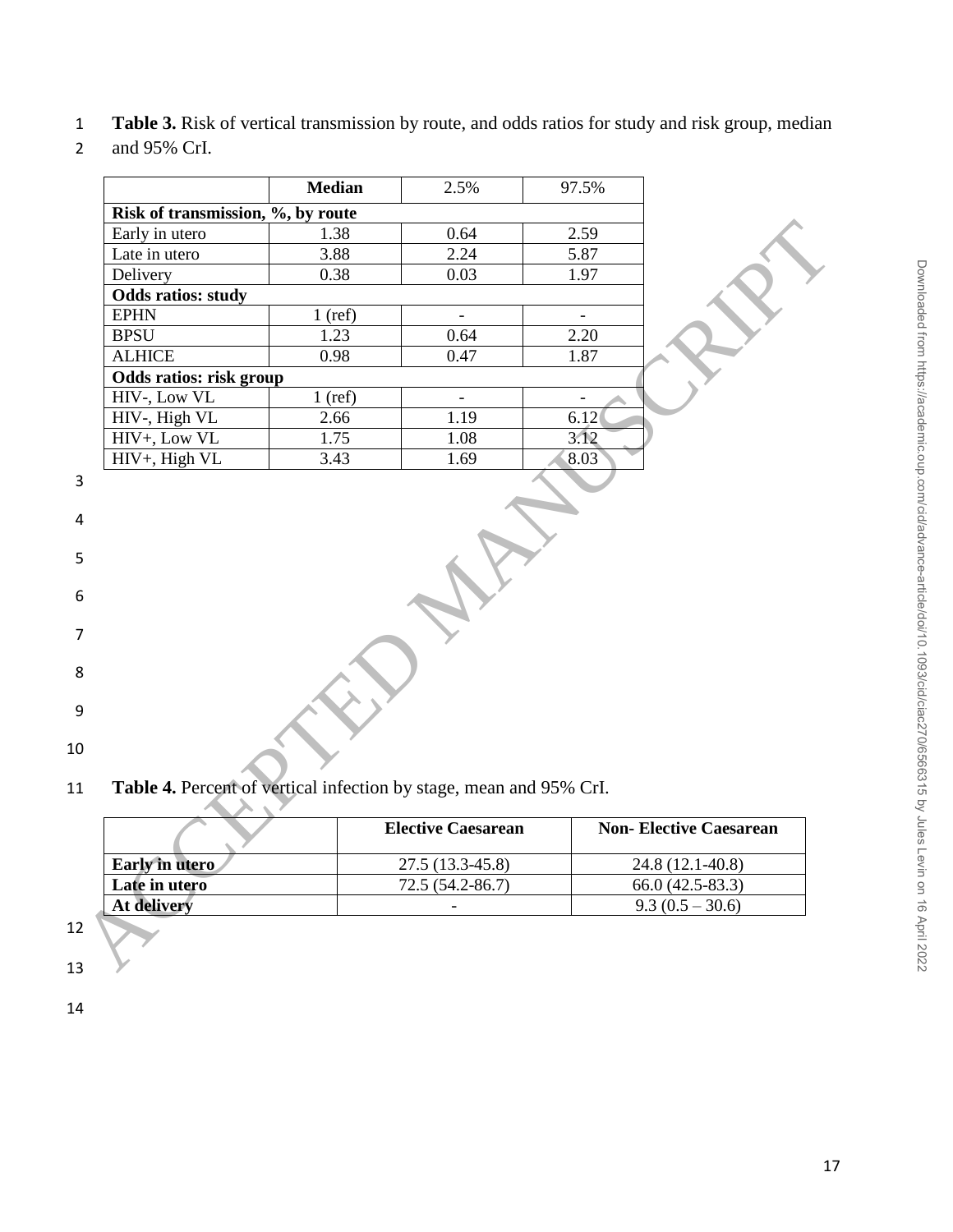1

| <b>Mode of</b>         | <b>HCV</b>                     |                                                                                              | HIV-ve | $HIV +ve$                 |                                 |                                   |                                      |       |
|------------------------|--------------------------------|----------------------------------------------------------------------------------------------|--------|---------------------------|---------------------------------|-----------------------------------|--------------------------------------|-------|
| delivery               | <b>Viral</b>                   |                                                                                              |        |                           |                                 |                                   |                                      |       |
|                        | load                           | mean                                                                                         | 2.5%   | 97.5%                     | mean                            | 2.5%                              |                                      | 97.5% |
| <b>ECS</b>             | Low                            | 5.6                                                                                          | 3.7    | 7.6                       | 9.6                             | 5.6                               |                                      | 14.8  |
|                        | High                           | 14.2                                                                                         | 7.1    | 23.5                      | 17.5                            | 10.2                              |                                      | 27.7  |
| Non-ECS                | Low                            | 6.1                                                                                          | 4.2    | 8.2                       | 10.6                            | 6.2                               |                                      | 16.2  |
|                        | High                           | 15.3                                                                                         | 8.1    | 24.6                      | 19.1                            | 11.4                              |                                      | 29.8  |
| Weighted average       |                                | 7.2                                                                                          | 5.6    | 8.9                       | 12.1                            | 8.6                               |                                      | 16.8  |
|                        |                                | Table 6. Sensitivity analyses. Comparison of preferred model and alternatives. The preferred |        |                           |                                 |                                   |                                      |       |
|                        |                                | model is constrained interaction and assumes that 68.9% of the HIV -ve with unknown HCV      |        |                           |                                 |                                   |                                      |       |
|                        |                                |                                                                                              |        |                           |                                 |                                   |                                      |       |
|                        |                                | RNA status are RNA positive, and 90.7% of the HIV +ve. Goodness of fit is posterior mean     |        |                           |                                 |                                   |                                      |       |
| deviance.              |                                |                                                                                              |        |                           |                                 |                                   |                                      |       |
|                        |                                |                                                                                              |        | <b>Goodness</b><br>of fit | <b>Overall</b><br>VT, %<br>HIV- | <b>Overall</b><br>VT, %<br>$HIV+$ | <b>Transmission by</b><br>stage, $%$ |       |
| <b>Preferred model</b> |                                |                                                                                              |        |                           |                                 |                                   |                                      |       |
|                        | Constrained interaction        |                                                                                              |        | 741.6                     | 7.2                             | 12.1                              | 24.8                                 | 9.3   |
|                        |                                | <b>Statistical uncertainty in preferred model</b>                                            |        |                           |                                 |                                   |                                      |       |
|                        | Lower $(2.5\%)$ credible limit |                                                                                              |        |                           | 5.6                             | 8.6                               | 12.1                                 | 0.5   |
|                        | Upper (97.5%) credible limit   |                                                                                              |        |                           | 8.9                             | 16.8                              | 40.8                                 | 30.6  |
| <b>Model choice:</b>   |                                |                                                                                              |        |                           |                                 |                                   |                                      |       |
| Main effect model      |                                |                                                                                              |        | 742.4                     | 7.2                             | 11.8                              | 24.6                                 | 9.3   |

## 2 **Table 5.** Overall VT rates, by subgroup.

|                                                         | <b>Goodness</b><br>of fit | <b>Overall</b><br>VT, %<br>HIV- | <b>Overall</b><br>VT, %<br>$HIV+$ | <b>Transmission by</b><br>stage, $%$ |      |
|---------------------------------------------------------|---------------------------|---------------------------------|-----------------------------------|--------------------------------------|------|
| <b>Preferred model</b>                                  |                           |                                 |                                   |                                      |      |
| Constrained interaction                                 | 741.6                     | 7.2                             | 12.1                              | 24.8                                 | 9.3  |
| <b>Statistical uncertainty in preferred model</b>       |                           |                                 |                                   |                                      |      |
| Lower $(2.5\%)$ credible limit                          |                           | 5.6                             | 8.6                               | 12.1                                 | 0.5  |
| Upper (97.5%) credible limit                            |                           | 8.9                             | 16.8                              | 40.8                                 | 30.6 |
| <b>Model choice:</b>                                    |                           |                                 |                                   |                                      |      |
| Main effect model                                       | 742.4                     | 7.2                             | 11.8                              | 24.6                                 | 9.3  |
| Simple interaction model                                | 743.0                     | 7.2                             | 11.8                              | 24.6                                 | 9.2  |
| Proportion Low HCV viral load and<br>proportion RNA -ve |                           |                                 |                                   |                                      |      |
| Both odds lower by a factor of 1.6                      | 742.2                     | 7.4                             | 12.2                              | 24.6                                 | 9.1  |
| Both odds higher by a factor of 1.6                     | 740.9                     | 7.0                             | 12.1                              | 24.8                                 | 9.4  |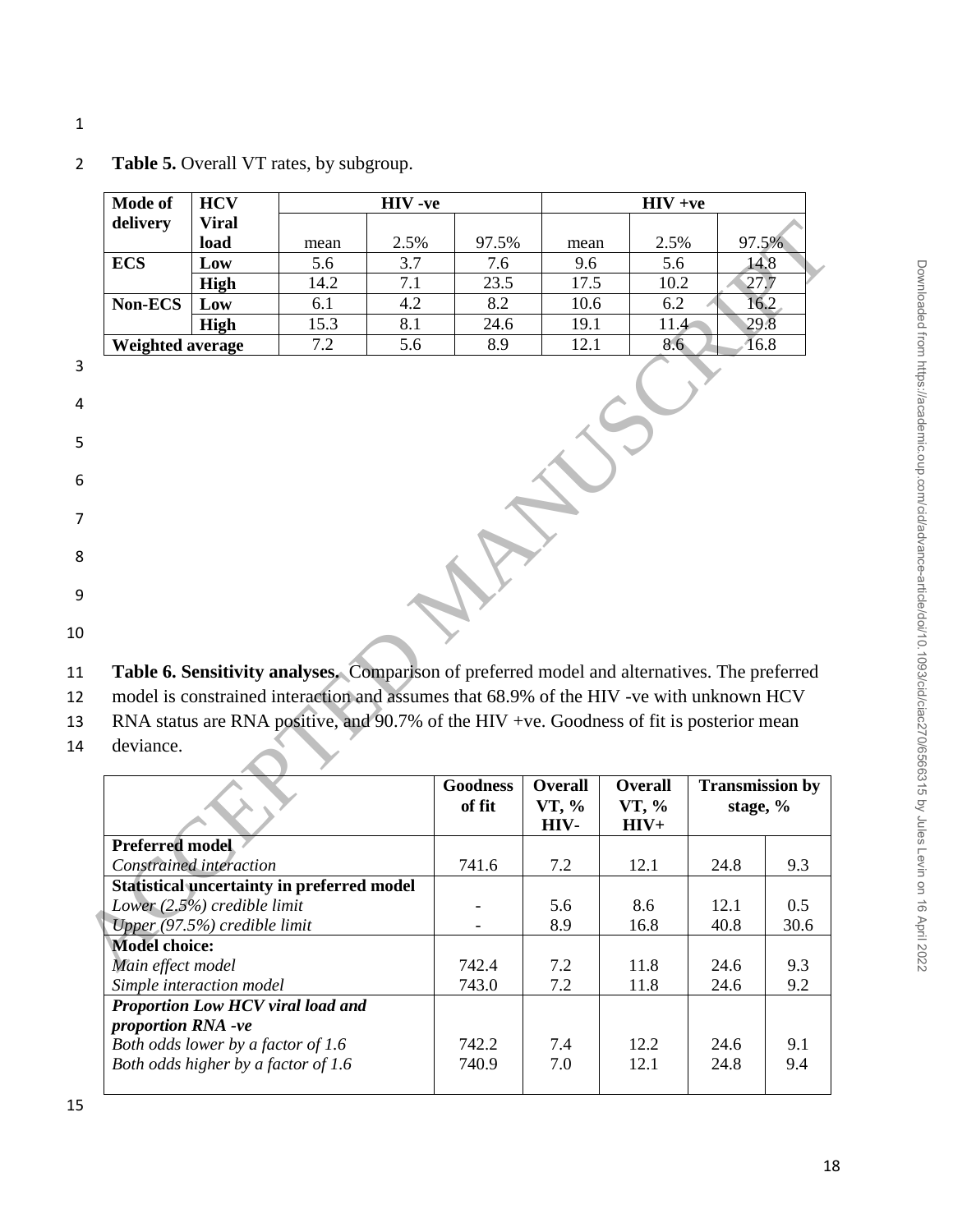## **FIGURE LEGENDS**

- **Figure 1.** Panel **A1**. Assumed proportion of uninfected children remaining anti-HCV positive at
- each age up to 18 months. **B1** Assumed proportion of infected children who are not initially
- RNA positive remaining RNA negative by age up to 6 weeks. **C1** proportion of infection not yet
- cleared, by age up to 5 years. **A2** proportion of indeterminates with last anti-HIV +ve at each
- 6 age. **B2** proportion of uninfected and indeterminate with last RNA negative at each age  $(< 6$
- weeks). **C2** proportion of uninfected children with the first test indicating they were uninfected at
- each age.

- **Figure 2.** Overall vertical transmission (horizontal lines) and vertical transmission net of
- clearance at different ages: by mother's HIV and weighted average of HIV- and HIV+.
- **Figure 3.** Left bar: VT rate of 5.8% (95%CrI: 4.2%-7.8%) in HCV mono-infected women [2],
- and spontaneous clearance 32.5% (25%-40%) [29, 30]. Right bar: this study with VT rate of
- 7.2% (5.6-8.9) with 65.1% clearance (50.1%-81.6%). Blue segments: infection that clears within
- 5 years. Red segments: infection remaining after 5 years.



**40x33 mm (5.7 x DPI)**

- 
-